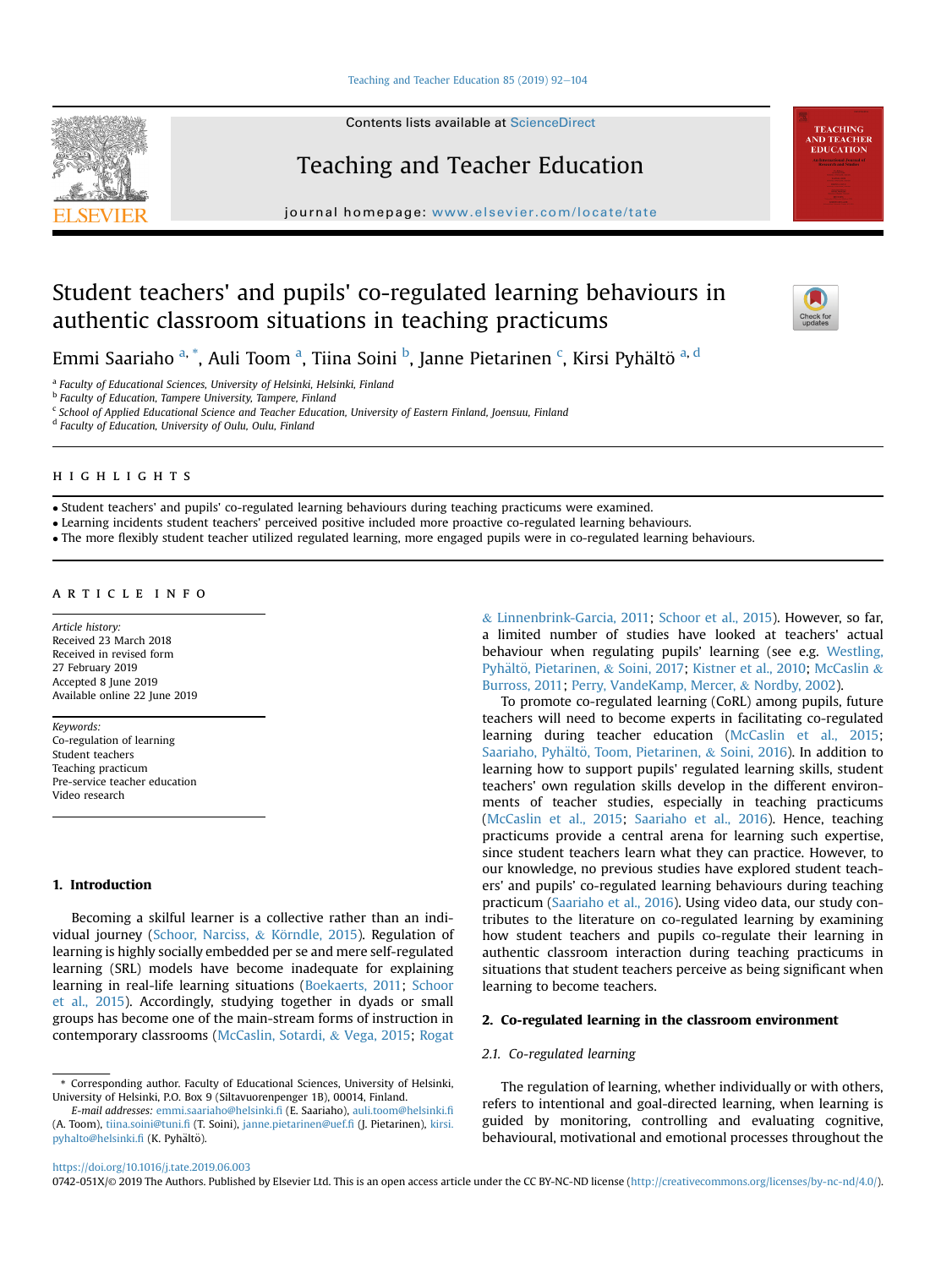learning situation (Hadwin, Järvelä, & [Miller, 2011](#page-12-0)). Younger pupils in particular still need teachers or more advanced peers to support their self-regulated learning activities and development of selfregulation skills have strong social premises [\(Schunk](#page-12-0) & [Zimmermann, 1997;](#page-12-0) [Boekaerts, 2011](#page-12-0)). Therefore, the intentional co-regulation of learning is crucially important in schools where teacher-student interaction still plays a significant role in learning ([McCaslin](#page-12-0) & [Burross, 2011;](#page-12-0) [Schoor et al., 2015\)](#page-12-0). Co-regulated learning is typically referred to as a process in which the regulation of learning is temporarily distributed or shared between the learner and (usually) someone more capable  $-$  typically a teacher or peer  $-$  in a transition process in which the learner becomes a self-regulator [\(Hadwin et al., 2011;](#page-12-0) [Hadwin](#page-12-0) & [Oshige, 2011\)](#page-12-0). On the other hand, co-regulated learning can also be a reciprocal process in which all participants intentionally regulate the learning for the benefit of themselves and others (e.g. each other's cognitive actions and emotional states), or to coordinate their actions having a shared purpose in mind (Järvenoja, Volet, & Järvelä, 2013; [Winne,](#page-12-0) [Hadwin,](#page-12-0) & [Perry, 2013](#page-12-0)). However, the latter is particularly rare since it entails creation of shared knowledge output ([Hadwin et al.,](#page-12-0) [2011](#page-12-0); [Volet, Summers,](#page-12-0) & [Thurman, 2009\)](#page-12-0). In co-regulated learning, individuals make decisions and share thoughts together to combine different kinds of expertise and shared control of the task, and during the process all participants' self-regulatory learning skills develop although their learning goals and efforts might have been different ([Hadwin et al., 2011;](#page-12-0) [Hadwin](#page-12-0) & [Oshige, 2011](#page-12-0); [Volet,](#page-12-0) [Vauras, Khosa,](#page-12-0) & [Iiskala, 2013](#page-12-0)). Co-regulation of learning takes place through constant cycles of joint forethought, performance, and reflection (see seminal work on regulated learning by [Zimmerman, 2000\)](#page-12-0). The cyclical nature of regulated learning refers to a process in which the student uses prior learning experiences when attaining the learning goals through proactive planning and monitoring, and further reflecting on these experiences and the effectiveness of methods used on in subsequent learning situations ([Zimmerman, 2000;](#page-12-0) [Zimmerman](#page-12-0) & [Schunk, 2011\)](#page-12-0). It comprises a cycle that includes: (1) joint goal setting, planning and analysing the task at hand, (2) joint monitoring and controlling the learning situation and use of diverse learning strategies, and (3) reflecting on the learning together [\(Hadwin et al., 2011](#page-12-0)). This includes coreflection of achievement and the learning situation by looking back to it to improve learning activities in the future. However, it has been suggested that the regulation phases are not fixed but can overlap with each other and that co-regulation can also be fragmented in nature, such as, in upper-elementary pupils' collaborative learning tasks [\(Rogat](#page-12-0) & [Linnenbrink-Garcia, 2011\)](#page-12-0). Furthermore, co-regulation of learning is not easy or self-evident and it has been shown to be emotionally challenging, requiring advanced learning skills but still often remaining incomplete (Järvenoja & Järvelä[, 2009](#page-12-0), [2013;](#page-12-0) [Volet et al., 2009](#page-12-0)). Still, the aim is to develop pupils' regulated learning skills to levels at which they can regulate their own and other's learning is desirable, even in demanding tasks in which goals and learning products are genuinely shared. This calls for the employment of co-regulated classroom practices that enable pupils to learn how to regulate themselves and others, and especially a teacher who is skilful in such practices. Yet, this requires that studentteachers learn how to apply co-regulation strategies to benefit their own learning and that of their pupils' during teacher education ([McCaslin et al., 2015;](#page-12-0) [Saariaho et al., 2016](#page-12-0)).

# 2.2. Co-regulated learning in the classroom

Research on socially regulated learning in the classroom has focused on co-regulated or shared regulated learning during collaborative learning among elementary, high-school or college students (see e.g. [Grau](#page-12-0) & [Whitebread, 2012;](#page-12-0) [Rogat](#page-12-0) & [Linnenbrink-](#page-12-0)[Garcia, 2011;](#page-12-0) [Volet et al., 2009](#page-12-0)). Previous studies have detected considerable differences between the groups' abilities in high-level co- or shared regulation [\(Rogat](#page-12-0) & [Linnenbrink-Garcia, 2011](#page-12-0); [Volet](#page-12-0) [et al., 2009\)](#page-12-0). The groups capable of synergic and high-level utilization of regulated learning (including planning, monitoring and behavioural engagement), were more successful in socially shared regulated learning and achieving their outcomes, compared with less-advanced groups which were able to regulate only one dimension at a higher level ([Rogat](#page-12-0) & [Linnenbrink-Garcia, 2011\)](#page-12-0). High-level co-regulated learning is also associated with group members' ability to ask questions that lead them further, to their sensitivity to listen to each other, and their prior knowledge on the topic ([Volet et al., 2009\)](#page-12-0). In addition, a positive atmosphere and positive socioemotional interactions have been found to facilitate high-level co- and shared regulation [\(Rogat](#page-12-0) & [Linnenbrink-Garcia,](#page-12-0) [2011](#page-12-0); [Volet et al., 2009\)](#page-12-0).

But how can pupils be supported in learning to become highlevel regulators who are able to manage themselves, and simultaneously co-regulate their own and other's learning, or even achieve shared regulation during challenging group work? The teacher's role in developing their pupils' ability for self-regulated learning and optimally socially regulated groups has been recognized ([McCaslin et al., 2015\)](#page-12-0). For instance, systematic and teachersupported collaborative group work has been shown to be related to improvements in elementary school pupils' self-regulated learning skills and good group learning outcomes ([Grau](#page-12-0) & [Whitebread, 2012](#page-12-0); [McCaslin et al., 2015](#page-12-0)). Moreover, co-regulation has been associated with a warmer emotional tone of classroom interaction and increased on-task behaviours [\(Westling et al.,](#page-12-0) [2017](#page-12-0)). There is also evidence that high-level self- or socially regulated learning in classrooms requires careful preparation and building optimal circumstances for it, including giving pupils challenging tasks to promote control over their learning and to provide opportunities to evaluate themselves and others [\(Westling](#page-12-0) [et al., 2017](#page-12-0); [McCaslin](#page-12-0) & [Burross, 2011](#page-12-0); [Perry et al., 2002](#page-12-0)). Teachers play a significant role in orchestrating such activities in the classroom. Their supportive presence and verbal explanations are important for co-regulated learning to be successful in terms of pupils' learning ([McCaslin et al., 2015](#page-12-0)). Also, the strategies teachers apply in supporting pupils' self-regulated learning have been related to better learning outcomes in mathematics ([Kistner et al.,](#page-12-0) [2010\)](#page-12-0). Yet a significant variation between the teachers occurs in their abilities to orchestrate optimal circumstances for the regulated learning [\(Kistner et al., 2010\)](#page-12-0). Providing immediate and verbally understandable support for co-regulated learning activities in the classroom is a demanding task even for in-service teachers ([McCaslin et al., 2015](#page-12-0)).

However, few studies have been conducted on student teachers' supporting pupils' regulated learning in classrooms. These few studies on the topic have focused primarily on student teachers facilitating pupils' self-regulated learning abilities, nor how learning together is regulated in the classroom (see e.g. [Michalsky](#page-12-0) & [Schechter, 2013](#page-12-0); [Perry, Phillips,](#page-12-0) & [Hutchinson, 2006;](#page-12-0) [2008](#page-12-0)). The explicit guidance and support from teacher educators and teaching practicum supervisors are associated with the readiness of student teachers' to adopt teaching practices supporting pupils' selfregulated learning, but peers have also been found to affect the development of these skills ([Michalsky](#page-12-0) & [Schechter, 2013](#page-12-0); [Perry](#page-12-0) [et al., 2006](#page-12-0); [2008](#page-12-0)). During the teaching practicum student teachers not only help pupils to become skilful learners but they also simultaneously cultivate their own co-regulative skills. Our previous studies have shown that student teachers perceive coregulated learning with peers and pupils in authentic classroom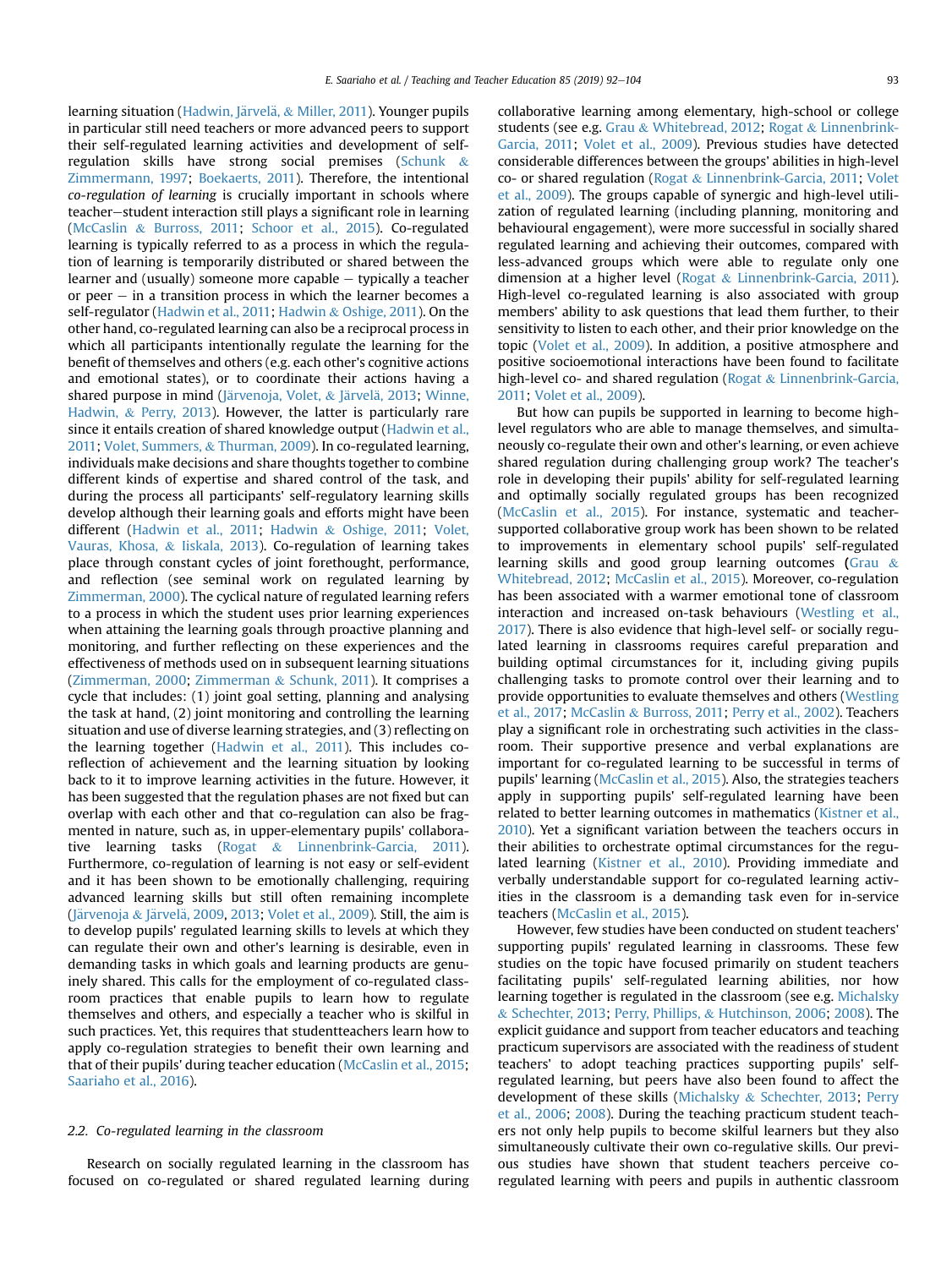environments as being a highly meaningful and instructive part of their studies [\(Saariaho et al., 2016,](#page-12-0) [2018](#page-12-0)). This further implied that co-regulation skills are best developed in an authentic classroom environment, i.e., in the teaching practicum. Yet we know little about the co-regulated behaviours student teachers and pupils employ in co-regulated learning during teaching practicums. Hence, our study takes one of the first steps in looking more closely at what happens in classroom interaction in terms of student teachers' and pupils' co-regulated learning behaviours.

# 3. Aim of the study

The aim of the study is to provide a better understanding of the emergence of co-regulated learning in student teacher  $-$  pupil interaction in authentic classroom situations during teaching practicums. The study focuses on analysing the types of coregulated learning behaviours student teachers and pupils display in classroom interaction. Hence, the following research questions were addressed:

What characterizes the learning situations in which the student teachers' and pupils co-regulated learning behaviours are embedded in classroom interaction during teaching practicums in critical incidents chosen by the student teachers?

How do the student teachers and pupils co-regulate different dimensions of co-regulated learning behaviours during the critical incidents experienced in teaching practicum?

# 4. Methods

#### 4.1. Finnish teacher education and teaching practicum

In Finland, all primary school teachers must have a master's degree in educational sciences, and these studies are usually completed in five years. Primary school teachers typically teach grades 1 to 6, when children are  $7-12$  years old, and usually have their own class in which they teach all school subjects in the curriculum. A primary school teacher master's degree  $(300 \text{ ECTS} -$ European Credit Transfer and Accumulation System) includes orientation studies (25 ECTS), with the main subject being educational sciences or educational psychology (140 ECTS, including bachelor and master theses and teaching practicums 20 ECTS), multidisciplinary studies in subjects and cross-curricular issues taught in comprehensive school (60 ECTS) as well as minor and other complementary studies (75 ECTS).

The three teaching practicum periods included in the teacher education studies are (1) the orientating practicum carried out at the beginning of studies (at the end of the first year), (2) the multidisciplinary practicum focusing on the pedagogies of the different subjects carried out in the middle of the studies (during the third or fourth year), and (3) the advanced practicum focusing of the entirety of the teaching work, carried out at the end of studies (in the fourth or fifth year). However, student teachers start to get some teaching experience in their first semester when observing and interviewing teachers and pupils as part of their first courses in teacher education. At the same time, they become familiar with the classrooms they are going to teach in during the first practicum period held during the spring semester. Teaching practicum periods are organized both at the teacher training schools affiliated with the Faculty of Educational Sciences at the University of Helsinki or in regular schools belonging to the field school network of the Faculty of Educational Sciences.

Practicums are demanding and highly invested learning periods in which lessons are prepared with other student teacher(s) and with the classroom teacher, who is always present and supervises the practicum, but is not involved in teaching or disciplinary actions during the lessons. The practicum periods are conducted in collaboration with other student teachers, meaning that two or three student teachers are responsible for planning and conducting the lessons as well as evaluating pupils together. Student teachers invest carefully in the lesson plans, and the times spent as the responsible teacher and assisting teachers are divided equally. The plan includes the roles and responsibilities of both the responsible teacher and the assisting teachers throughout the lesson, and the responsible teacher is oversees orchestrating the plan as well as being the leading teacher when it is her/his turn. The plans are always discussed with the actual classroom teacher, both before and after the lesson, meaning that teaching practicum periods are intensively supervised and organized.

In Finnish teacher education, student teachers complete several theoretical and practical courses about pupils' learning, their own learning and development as teachers, as well as general and subject-specific pedagogy. Accordingly, student teachers master theoretical and practical knowledge in teaching practicums and are aware of planning, conducting and evaluating lessons. Hence, selfand co-regulated learning and the practices related to them are among the themes taught to student teachers.

# 4.2. Participants

The participants were 43 primary school student teachers (female: 33, male: 10, age: 21-41 years, mean age: 26.3 years) who were at different stages of their studies. Eighteen of the student teachers (13 female, 5 male) were undertaking their orientating teaching practicum (at the end of the first year), 18 (14 female, 4 male) were carrying out their multidisciplinary teaching practicum (in their third or fourth study year), and 7 (6 female and 1 male) were in their final practicum period (advanced practice in their fourth or fifth year). The distribution of female (77%) and male (23%) students was typical of the primary school student teacher population at the teacher education institute at the time the data were collected.

# 4.3. Data collection

The data were collected during 2013 and 2014. The data consisted of video-recorded lessons in the primary schools where student-teachers were conducting their various teaching practicum periods (orientating, multidisciplinary or advanced) either in autumn or spring semester, but not during the early or late weeks of the schoolyear to make sure that the practicums would not distract these short but intense periods. The primary schools participating in this study were three schools in the capital area. Explicit and precise information about the study was given to all participants, and the permission to video-record and use the recordings for research purposes was obtained from all involved in the data collection, including student teachers, pupils, their parents and the school authorities (see e.g. [Derry et al., 2010\)](#page-12-0). First, the study was introduced and agreed upon with the supervising teachers at the practice schools. Then, the study was introduced to the pupils' parents and the permission to record their children during lessons was requested. Finally, the study was introduced to the student teachers who were about to carry out their teaching practicum in these classrooms, and their consent was also requested. The student teachers' participation in the study was voluntary, and not an obligatory or assessed part of the teaching practicum. No compensation for participating was given. It was also emphasized that withdrawal from the study at any time during the research process or later was possible.

The data collection utilized the "guided reflection" procedure ([Husu, Toom,](#page-12-0) & [Patrikainen, 2008\)](#page-12-0). Guided reflection entails the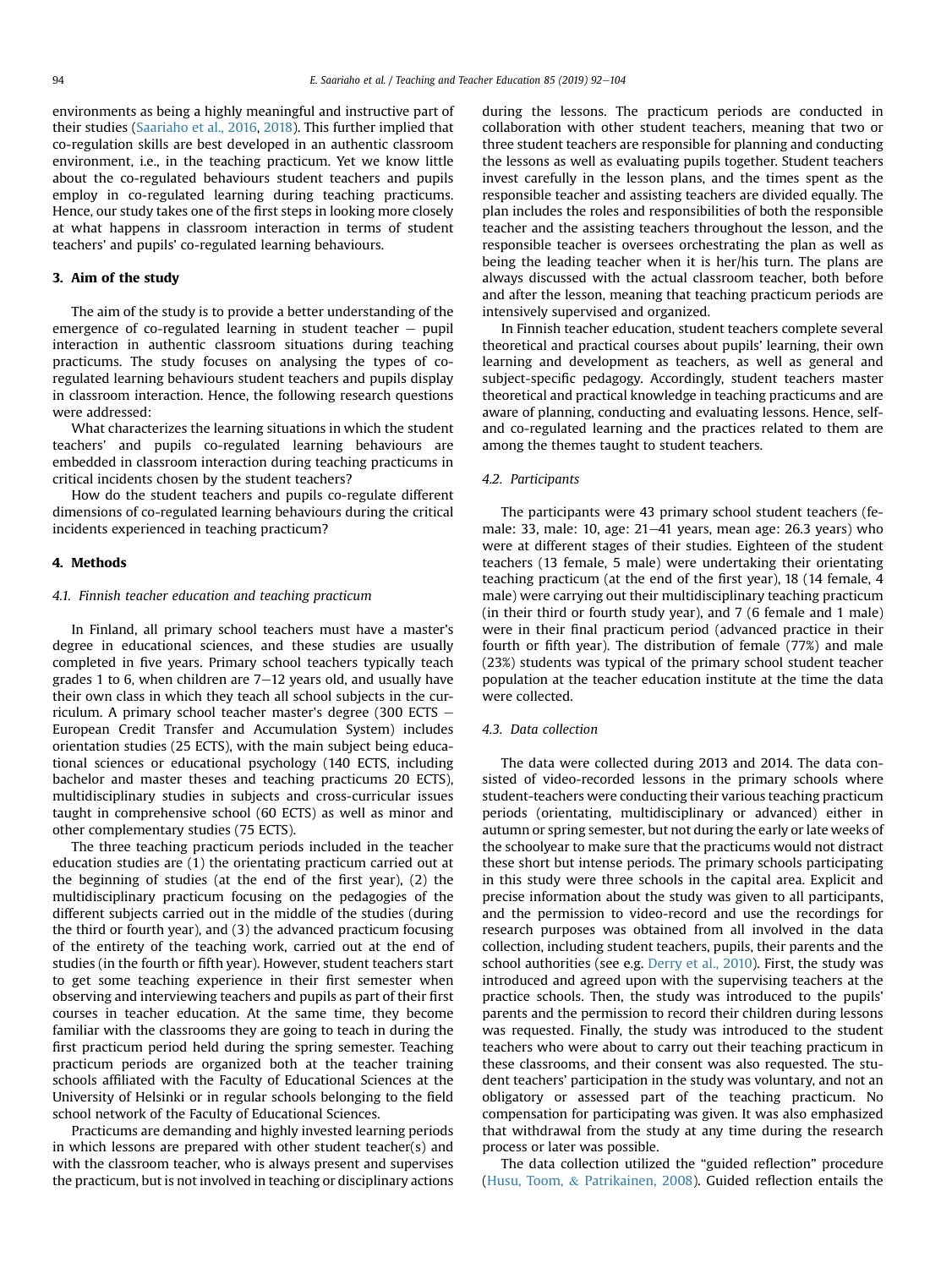use of critical incidents in stimulating student-teachers to reflect on their teaching and learning in the classroom ([Husu et al., 2008;](#page-12-0) [Tripp, 2012\)](#page-12-0). First the participants were asked to choose one teaching practicum lesson they would allow to be recorded. The lessons which participants chose to be video recorded varied and included mother tongue (Finnish), biology, mathematics, geography, arts, music, drama and Christian religion lessons. After the lesson was videoed, the participants received a copy of the recording, which they could watch at home within a couple of days. The participants were instructed to choose two critical incidents from the videoed lesson that they found to be a) positive and successful, and b) challenging, difficult or negative, in terms of their own learning. Only the critical incidents were used as data to analyse the student teachers' and pupils' co-regulated learning behaviours in authentic classroom interaction.

#### 4.4. Analysis

Student teachers' and pupils' co-regulated learning behaviours during classroom interaction were analysed through the critical incidents chosen from the videoed lessons. Only the episodes chosen by the student teachers themselves, meaning the critical incidents considered to be either successful or challenging in terms of their teacher learning, were analysed. The analysis focused on co-regulated learning behaviours with pupils, and both inductive and deductive analysis protocols were applied. An inductive analysis was applied when analysing what characterized the learning situations in which student teachers' and pupils' co-regulated learning behaviours were embedded. A deductive content analysis strategy utilizing previous studies on teachers' critical learning incidents in teaching ([Tripp, 2012\)](#page-12-0) and socially regulated learning in classrooms (e.g. [Grau](#page-12-0) & [Whitebread, 2012;](#page-12-0) [Kistner et al., 2010:](#page-12-0); [Rogat](#page-12-0) & [Linnenbrink-Garcia, 2011\)](#page-12-0) was applied in the analysis of co-regulated learning dimensions. Accordingly, in terms of coregulation dimensions, the video data were analysed according to systematic sampling to examine the specific and theoretically grounded research questions (see e.g. [Derry et al., 2010](#page-12-0)).

The video analysis included three complementary phases. At first, the critical incidents identified by student teachers were extracted from the video recordings, i.e., the situations that the student teachers had found to be positive, meaningful and successful, or challenging, difficult and negative in terms of their teacher learning. In the second phase, all verbal interaction in each videoed incident was transcribed verbatim. Also, all non-verbal macro-level behaviour and interaction in the incident were transcribed in the same text file with the verbal interaction. The specific transcriptions of the critical classroom situations including student teachers' and pupils' verbal and non-verbal interaction and behaviour during the critical incidents were analysed more closely. Only the transcriptions in which it was possible to transcribe verbal interaction were chosen for the analysis. The data from six student teachers were omitted from the deeper analysis due to poor sound quality on the video recording or because of restless situation in the classroom, which made transcription impossible. There were also nine student teachers from whom only positive (seven students) or negative (two students) incidents were analysed more deeply due to poor sound quality. Also, two student teachers had chosen an ambivalent incident from the video, instead of a positive and a negative one, and one student teacher had chosen one positive and one ambivalent incident. Hence, 32 positive incidents, 28 negative incidents and 3 ambivalent incidents were accepted for deeper analysis. These incidents included varied situations in the classroom. During some incidents, the whole class was present (approximately 20 pupils) and some incidents included group work situations (number of pupils varying from 2 to 8 and, for instance,

one student teacher guiding the group, or two or three assisting student teachers in the classroom and offering their help to groups if needed). Hence, the number of pupils per student teacher varied in the critical learning incidents depending on the learning situation during the lesson.

Secondly, the transcriptions were categorized according to the time when they appeared in the lesson. A typical lesson lasts approximately 45 min and a double lesson lasts 90 min. In the analysis the lesson was divided into three segments: the beginning, the middle, and the end. The beginning of the lesson included the introduction of a new subject or the learning task and was the first  $10-15$  min of the lesson both in single and double lessons. The middle of the lesson, when the subject was covered, or the learning tasks conducted, started when the lesson had been going for about 10 min. In a single lesson, the middle part often lasted about 20 min and in double lessons it lasted longer, often for  $40-50$  min. The end of the lesson, when the learning tasks had to be finished or homework assigned, covered approximately the last 10 min of the lesson. However, the exact number of minutes spent on parts of the lesson was not crucial for the categorization but rather the overall characteristic of the situation.

Finally, in the third analysis phase, all incidents entailing coregulated learning behaviours were coded into the three categories based on the quality of behaviours displayed. The student teachers' and pupils' co-regulated learning was interpreted from a synthesis of both verbal interaction and non-verbal behaviour (see also [Grau](#page-12-0) & [Whitebread, 2012](#page-12-0); [Rogat](#page-12-0) & [Linnenbrink-Garcia, 2011\)](#page-12-0). The student teachers' and pupils' co-regulated learning behaviours were coded in-to three categories 1) co-planning 2) co-regulated strategy use, and 3) co-reflection. The specific criteria utilized in the analysis were as follows:

- 1) Co-planning entailing verbalization and behaviours of: forethought and activation (i.e. activating pupils' previous knowledge, for instance by posing activating questions about the subject of the lesson), task analysis (i.e. analysing the task at hand: what it is about, what needs to be done), goal setting (i.e. setting goals for the learning task), and/or planning (i.e. planning how to proceed with the task, what learning strategies to use in the task and how to deal with the possible challenges faced during the task) in collaboration with pupils or with other student teachers.
- 2) Co-regulated strategy use comprising verbalization and behaviours connected to: monitoring the learning situation (i.e. active checking of the learning situation and instant responding when a change needs to occur), control (i.e. controlling one's own or the pupils' behavioural or cognitive actions and changing learning or disciplinary strategies when needed) and/or applying strategies (i.e. activating pupils to participate during the on-task phase and use of different learning or disciplinary strategies to support others' learning), in collaboration with pupils or with other student teachers.
- 3) Co-reflection consisting of verbalization and behaviours connected to: reflecting on the learning situation (i.e. reviewing what has just been done, evaluation of appropriation of the goals set for the task, evaluation of the behaviour connected to learning, giving feedback on the task, comparing learned facts to one's own experiences in terms of the learned subject and/or evaluation of the opportunities to apply the newly-acquired knowledge in the future) in collaboration with pupils or with other student teachers.

Twenty-five per cent of the data (randomly selected 11 student teachers' critical learning incidents including co-regulated learning behaviours) that went for deeper analysis was coded by another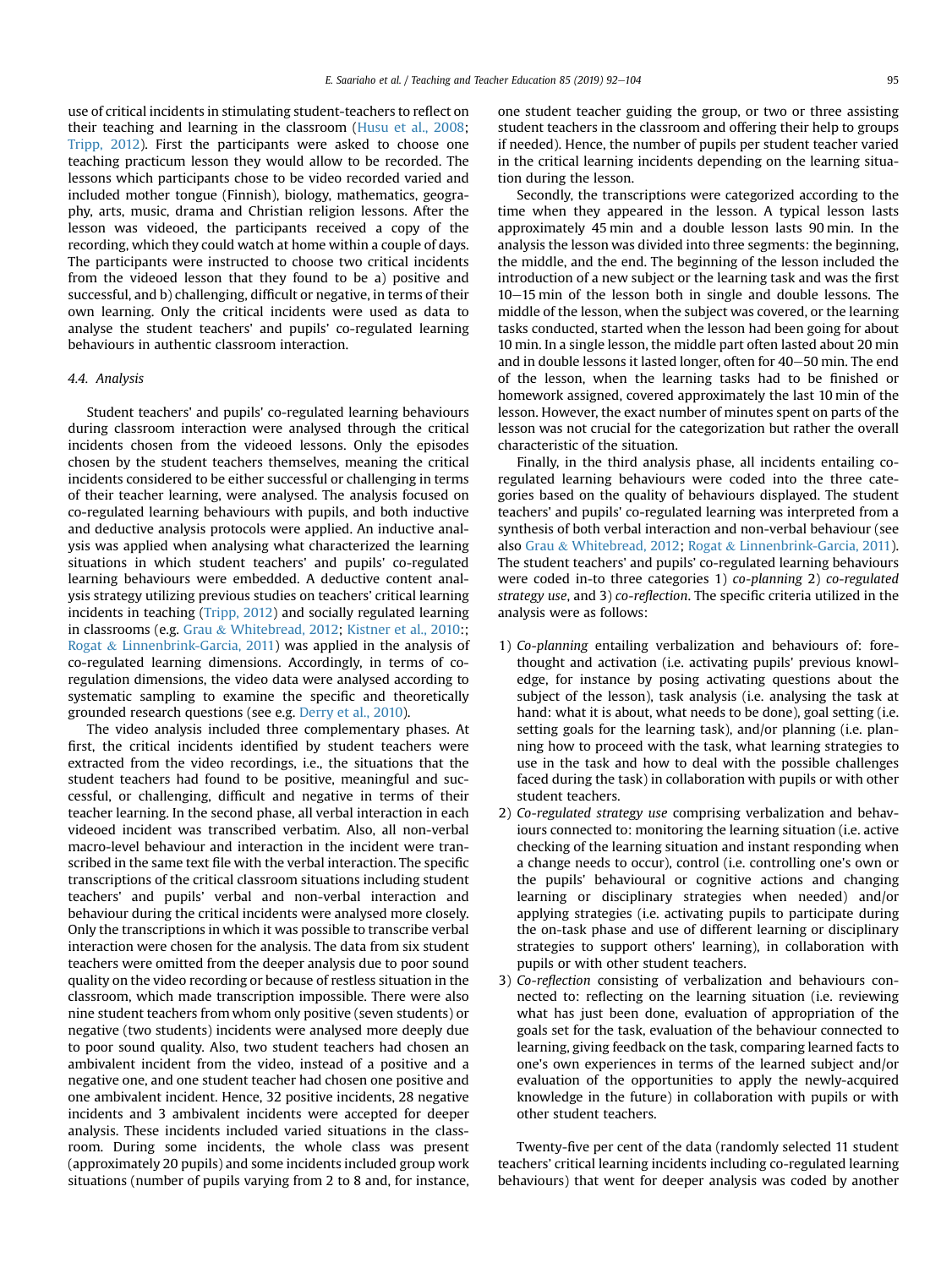member of the research group and the inter-rater agreement in terms of the regulated learning phases was 92%. In the few cases of disagreement, consensus on the final categorization of the dimension of co-regulated learning behaviour was reached through discussion among the researchers.

# 5. Results

Characteristics of the co-regulated learning behaviours embedded in the critical incidents in classroom interaction.

The analysis showed that the critical incidents during classroom interaction from the perspective of the student teachers included active and intentional co-regulated learning behaviours, such as forethought and activation, applying new strategies to support pupils' learning, monitoring and controlling learning, and occasionally, reflection of learning with pupils. However, differences in co-regulated learning between the incidents that student teachers considered either positive or negative were detected. The positive incidents entailed co-regulated learning behaviours more often than the negative ones. In fact, most of the positive incidents chosen for deeper analysis included co-regulated learning behaviours (81%), whereas co-regulated learning behaviours were utilized in over half of the negative incidents that were analysed in more detail (55%). In addition, two of the three ambivalent incidents including both positive and negative aspects entailed coregulated learning behaviours. The incidents without coregulated learning behaviours were characterized as instructive situations through which learning was directed by the student teacher and pupils listening being attentive or passive, or where no one was regulating the learning, i.e. the situation in the classroom ended chaotically.

Some differences in where the positive or challenging incidents (including co-regulated learning behaviours) were situated during the lessons were identified. Positive incidents were emphasized at the beginning (11) and middle (14) of the lessons, and only one occurred at the end. The negative incidents were more equally distributed throughout the lessons: five at the beginning, five in the middle and six at the end of the lesson. In the cases of ambivalent incidents one was in the middle and one at the end of the lesson. Typical also was that the negative incidents were transitional situations at the middle of the lesson between the tasks, or when the task had to be finished at the end of the class (11 of 16 negative incidents had a transitional nature). Only one case of a positive incident was a transitional situation (See Fig. 1).

A difference between co-regulated positive and negative incidents in terms of the focus of the regulative activity was also noted: in the positive incidents involving co-regulated learning behaviours, the academic aspects of learning were emphasized, whereas in negative incidents including co-regulated learning behaviours the social aspects of learning were highlighted (i.e. classroom management). In other words, during positive incidents, student teachers were often able to keep their own and their pupils' focus on the learning task at hand. The positive co-regulated learning incidents entailed various student teacher-initiated intentional co-regulated learning activities characterized by a well-designed plan for introducing or carrying out the task. Typical of the incidents was that the student teacher behaved calmly and showed enthusiasm towards the subject or task, which further triggered pupils' active engagement in co-regulated learning, such as active forethought, monitoring or sometimes even reflection. On



Fig. 1. Temporal location of the learning incidents including co-regulated learning behaviours in the course of the lesson.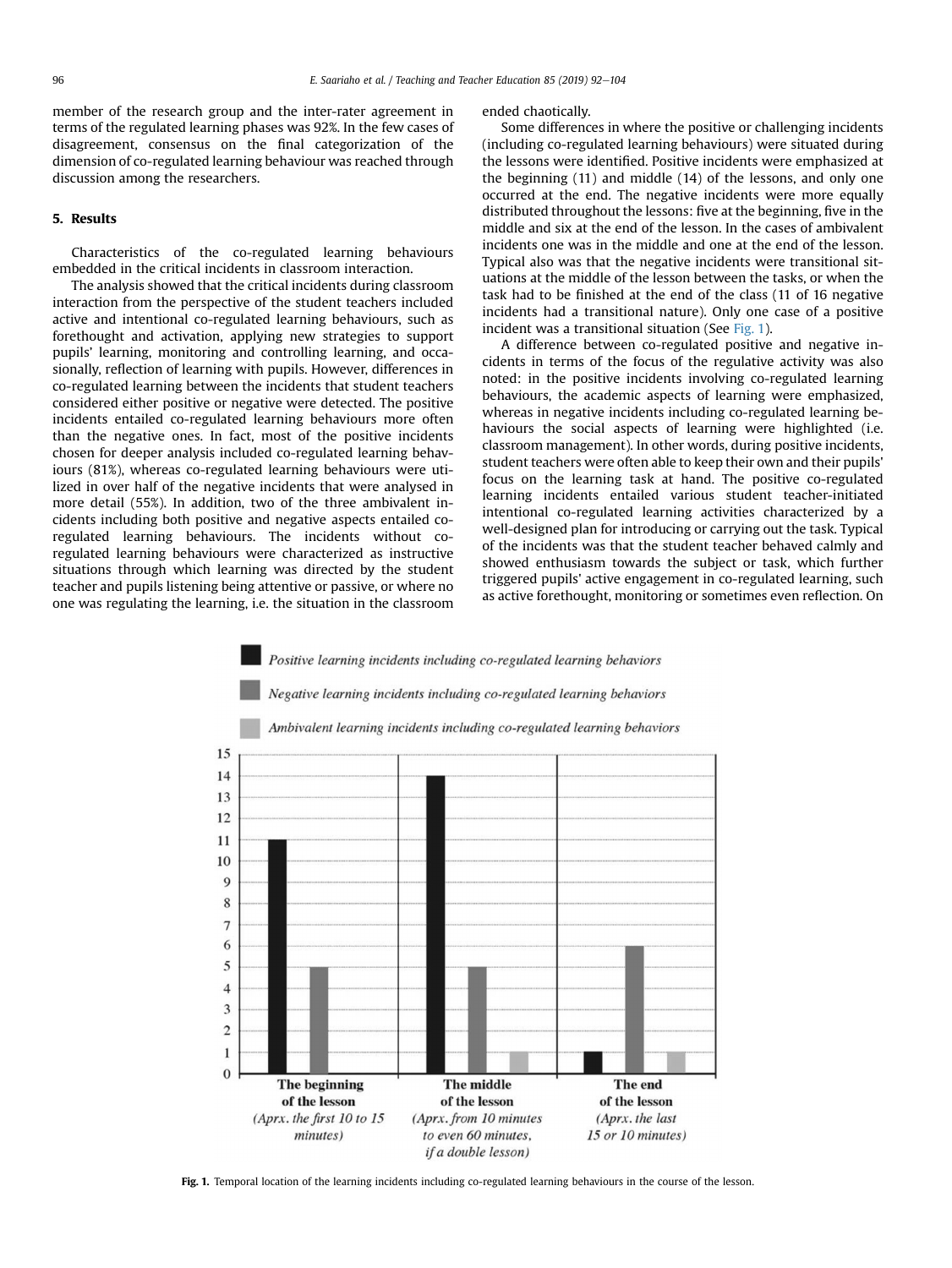the other hand, all negative incidents involving co-regulated learning were characterized by a restless atmosphere in the classroom caused by inadequate instructions given by the student teacher or difficulties in time-management, which triggered the student teachers' reactive attempts to solve the problems, or complete the task as planned. Typical of these incidents was that both student teachers and pupils were monitoring and controlling the learning situation and were focused on the task management.

Furthermore, student teachers' and pupils' co-regulated verbal interactions and macro-level non-verbal behaviours were intertwined during classroom interaction. Positive incidents including active and intentional co-regulation of learning included student teachers' enthusiastic but calm behaviour and movement around the classroom, most typically in front of the class. Student teachers' non-verbal behaviour included smiling, enthusiastic nodding and active moving of the body (e.g. pointing with hands), getting closer to pupils when asking them questions, intense eye contact with the responding pupil and actively moving about in front of the class. During positive learning incidents including co-regulated learning, pupils also showed their enthusiasm by moving in a lively way yet staying calm and concentrating on their own place. Pupils also showed their interest by eagerly raising their hands when the student teacher asked them questions. In terms of more private situations, for instance in discussion with pupils or when giving instructions in individual or group work, the student teachers tended to bend down to the pupils' "level" and establish close eye contact.

In the negative incidents, student teachers' and pupils' nonverbal behaviours were more typically tense due to the restless situations at certain points during the lessons. The student teachers smiled less, and sometimes looked quite worried when time was running out and pupils were still doing the task. Also, their body language was tense and frenetic: typically, student teachers had to move quickly back and forth in the class urging pupils to complete the task and to tidy up their table, while they still tried to convey the content of lessons. Typical also was that time problems led to less eye contact with the pupils than in the positive incidents. Pupils also behaved restlessly and nervously, and often began to turn around in their own places or move about the classroom chatting and laughing with each other or trying to get student teachers' attention. In many negative learning incidents, pupils' co-regulated behaviours were directed towards the student teacher and included demanding verbal and non-verbal behaviours concerning the task, at which the student teachers replied tensely and reactively trying to keep the situation under control.

# 5.1. Various dimensions of the co-regulated learning in student teachers' critical learning incidents

The further investigation showed that during the positive incidents, student teachers and pupils utilized co-regulated learning behaviours more diversely, with the emphasis being on forethought and activation, applying strategies as well as monitoring and control. Negative incidents including co-regulated learning, however, mainly involved co-regulated activities focusing on monitoring and controlling the learning activities.

Co-planning, particularly in the positive incidents, commonly entailed student teachers' and pupils' forethought, activation and task-analysis. Co-planning typically comprised introducing a new task or a new subject for the pupils at the beginning or middle of the class, resulting in the pupils becoming excited and motivated to participate. Characteristic of these situations was that the student teachers activated pupils to participate (i.e. asked questions), encouraged them to think aloud using their previous knowledge of the subject or task, or analysed together how to carry out the task.

An interesting topic and enthusiastic atmosphere often further triggered pupils to enthusiastic and lively forethought of the subject, which in turn gave new insights to the student teacher. In the incidents including versatile and active forethought and activation, the interaction between the student teacher and pupils was typically lively and most of the pupils were trying to participate in the conversation and give their own comments and insights about the subject or the task. However, explicitly co-regulated goal setting and planning were employed only rarely in the critical incidents. Setting goals for the learning task and planning how to proceed were dominated by student teachers giving the information, and rarely were pupils actively involved in these phases of the learning task.

Student teachers employed co-regulated learning strategies in both positive and challenging (i.e. more negative) critical incidents during the lessons. During positive learning incidents, the student teachers, for example, monitored the learning situation and applied diverse strategies such as re-directing pupils' attention back to the subject or task in cases in which pupils were not concentrating. Student teachers were also sometimes innovative in difficult moments and were even able to take on a different role or view the task or the subject from a different angle. In positive incidents pupils were also engaged in monitoring and controlling the situation during the learning task. Moreover, in these situations, both student teachers' and pupils' co-regulated activities were generally more focused on the task at hand and on acquiring knowledge and learning new skills. During the negative incidents, monitoring and control were most commonly utilized to regulate pupils' unfocussed behaviours during the learning tasks, guide their behaviour and direct them back to the learning task, in collaboration with other student teachers or with pupils. Student teachers, for example, directed pupils towards understanding the instructions to complete a task or finishing the task if they were on the wrong track. In addition, in some incidents the pupils were involved in comonitoring and controlling each other's behaviour with the student teacher. The strategies used by the student-teachers in negative incidents were characterized by quick solutions to restlessness or otherwise problematic situations when the pupils were not paying attention to the task at hand, or had lost track of when it was time to move on to the next task or finish the ongoing task, including student teachers using hands-on -strategies to help individual pupils or a pupil group. Furthermore, monitoring and controlling were typically intertwined, and noticing, for example, that someone answered incorrectly was followed by quick intervention, i.e. a comment concerning the learning task or behaviour connected to learning from a student teacher or another pupil.

The results showed that student teachers rarely employed active and prospective co-reflection in co-regulated learning activities during lessons. Co-reflection was typically characterized by retrospective nature, i.e. focusing on rehearsing what had been learnt or was the learning task conducted as it should have been, instead of explaining how to deepen or utilize the knowledge acquired and skills in the future. The few incidents including active and futureoriented co-reflecting on learning, however, were characterized by an intense focus on learning complemented by an enthusiastic atmosphere in which both the student teacher and pupils were highly involved in new learning. In these situations, the pupils showed enthusiasm and curiosity towards the new subject, such as how human lungs function, triggering reflective thinking about their own breathing in different situations, which further triggered the student teacher to ask the pupils associated questions thus questioning their everyday thinking about breathing. In particular situations, co-reflection was characterized by pupils presenting spontaneous questions and comments concerning the learning topic that the student teachers utilized as an opportunity to deepen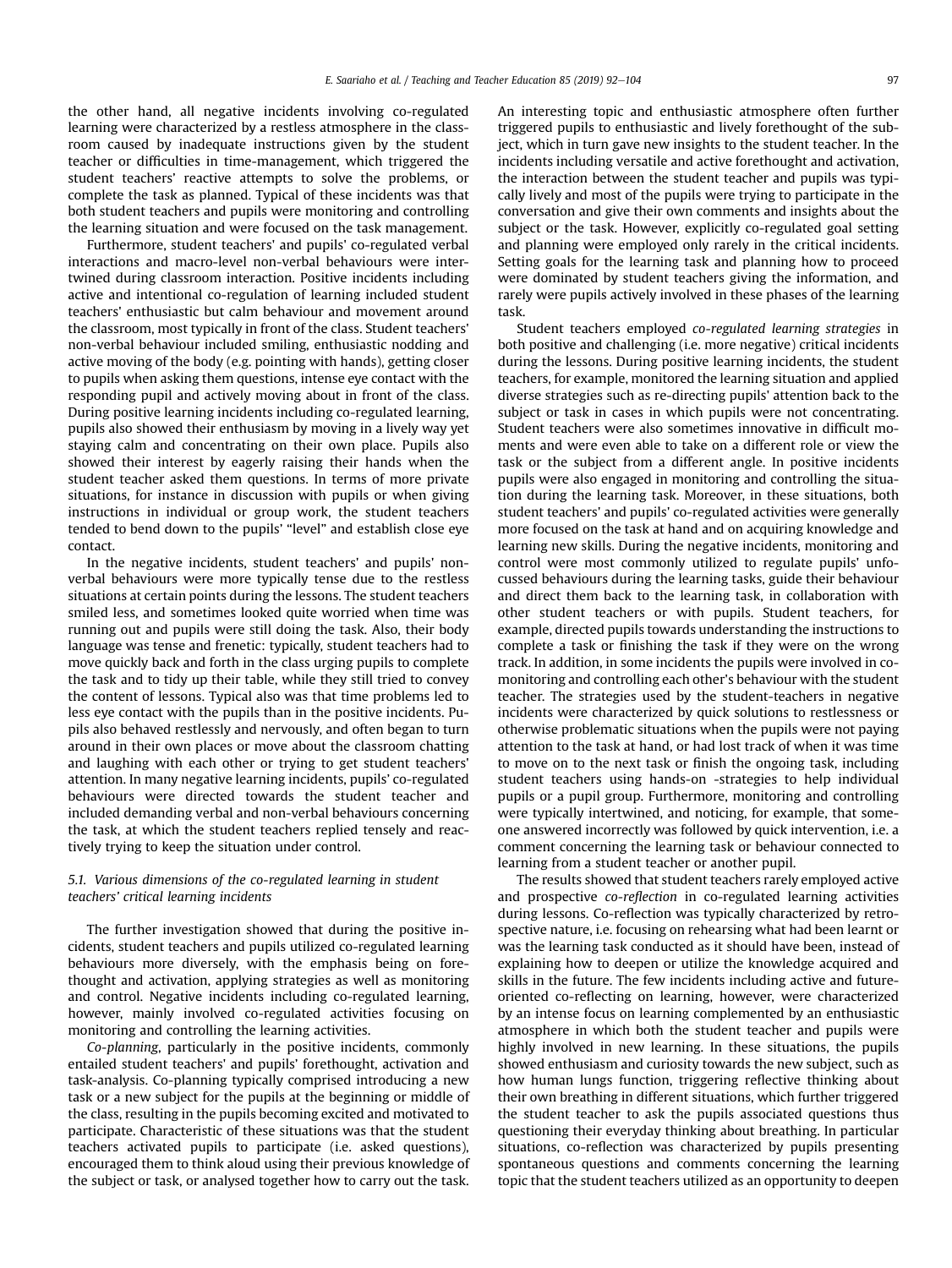the co-reflection by encouraging pupils to reflect on how to use newly-acquired knowledge also in the future. Furthermore, the few incidents during which high-level co-reflection occurred were characterized by versatile regulation activities, i.e. intentional and highly intense co-planning by student teachers (e.g. forethought and activation) and co-strategy use (e.g. active monitoring). They were also calm, joyful and highly focused on facilitating the pupils' peer interaction. In the negative incidents, co-reflection typically occurred at the end of the lesson when pupils were behaving restlessly, were puzzled about what to do next, or were unsure if they had completed/understood the task correctly, with the student teacher trying to re-direct the pupils' attention to the learning task using reactive and fast reflection, asking questions about their progress or checking their understanding of the subject. However, in most of the incidents including co-reflection the student teacher and pupils reflected on mainly retrospectively the overall progress of the learning situation, i.e. if the group task had been conducted in a way that had supported learning or if the learning task had been inspiring. Furthermore, few situations in the negative learning incidents when pupils attempted to reflect on what they were learning, or on what they had previously learned, were missed or even ignored by student teachers. See [Appendix 1](#page-9-0) for two authentic, above mentioned, learning incidents from the lessons, one positive and one negative.

Our results further revealed that co-regulated learning activities in student teachers' and pupils' classroom interaction were typically spontaneous, overlapping and fragmented. In few incidents was co-planning clearly followed by co-strategy use; in most cases, co-regulated learning activities were utilized simultaneously, overlapped, or changed back and forth between co-planning and co-strategy use, and sometimes to co-reflection. On the other hand, there were also incidents in which only one dimension (such as monitoring or controlling) was displayed particularly during the negative incidents.

To sum up the results, in the positive incidents including coregulated learning behaviours, the focus of learning was typically more intensely on-task, co-regulated dimensions were utilized in a versatile way and the student-teacher's verbal interactions and non-verbal behaviours were sensitive in pupils' regulated actions, comprising a well-structured and emotionally positive learning situation. In the negative incidents, on the other hand, the focus of learning was typically on task management, co-regulation activities were more reactive, and verbal interactions and non-verbal behaviours being tense, comprising a restless situation causing a negatively toned atmosphere. However, common to both the positive and negative learning incidents including student teachers' and pupils' co-regulation was that they were both active in the regulation behaviours. Hence, the results revealed that in both positive and negative learning incidents, the co-regulation was reciprocal in student teachers' and pupils' behaviours, although in the positive incidents in a more proactive and emotionally harmonic way.

See Table 1 for the qualitative differences between different dimensions of either positively or negatively experienced coregulated learning incidents.

# 6. Discussion

# 6.1. Methodological reflections

Teachers' contributions to pupils' learning and the diverse social learning situations in the classroom play a key role when pupils learn how to regulate their own and others' learning processes. However, there has been limited amount of research on how student teachers and pupils together regulate their learning in the authentic classroom context, although it is likely that the basis of future teachers' ability to actively use co-regulated learning strategies and to support of pupils' regulation skills will be formed during their teacher education [\(Saariaho et al., 2016\)](#page-12-0). Our study contributes to the research field of co-regulated learning, as it is among the first to take a deeper look at student teachers' and pupils' actual co-regulated behaviours in authentic classroom settings. However, the study has some limitations. Based on video data, carefully considered and well-grounded data selection played a fundamental role in the study, because the data set included enormous amounts of video material from which we carefully selected what would be used for deeper analysis (see e.g. [Derry](#page-12-0) [et al., 2010\)](#page-12-0). Hence, our methodological decision was to analyse only those parts of the video data that the student teachers themselves considered to be meaningful in terms of their teacher learning. This decision resulted in an intense and eventful set of data, including points experienced by the student teachers as well as complicated and challenging situations during the lessons. However, the length of these incidents, varying from a couple of minutes to 20 min means that a large part of the data, possibly including active co-regulated learning behaviours, was left out of the analysis.

Furthermore, during teaching practicums the actual teacher of the classroom is present, although not participating in teaching. However, in this study, the classroom interaction of student

| . . |  |
|-----|--|
|-----|--|

| Dimensions of co-regulation  | Co-regulated learning behaviours | Negative incidents |
|------------------------------|----------------------------------|--------------------|
|                              | Positive incidents               |                    |
| Forethought & activation,    | Enthusiastic.                    | Student teacher    |
| task analysis, goal setting, | lively interaction,              | -initiated,        |
| planning                     | encouraging,                     | rigid              |
|                              | reciprocal,                      |                    |
|                              | task focused                     |                    |
| Monitoring, control,         | Calm and concentrated.           | Tense.             |
| applying strategies          | lively interaction,              | reactive,          |
|                              | proactive and innovative,        | reciprocal,        |
|                              | reciprocal                       | management-        |
|                              | task and learning focused        | focused            |
| Reflection of learning       | Calm                             | Rigid,             |
|                              | lively interaction,              | reactive,          |
|                              | proactive,                       | behaviour-         |
|                              | reciprocal,                      | related            |
|                              | task and learning focused        |                    |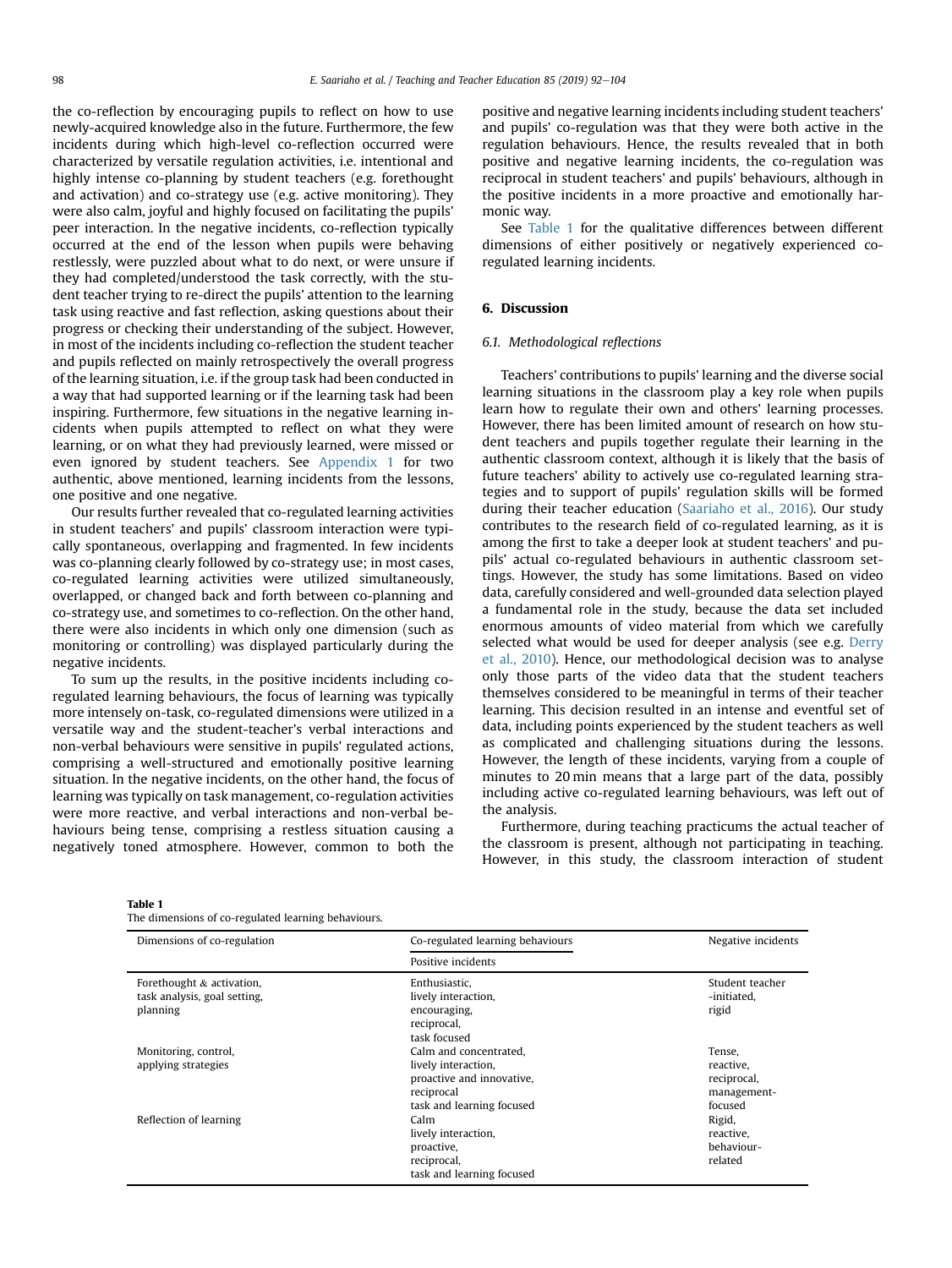teachers and pupils was at the core, and it is hard to say if it differs from the situations in which pupils are with their regular teacher. Thus, further studies should also be conducted on in-service teachers' and pupils' co-regulated learning behaviours during authentic classroom interaction.

In addition, long-term data collection concentrating on the same student teachers throughout their teaching practicum period would have offered a wider perspective on the student teachers' and pupils' co-regulated learning behaviours in different phases and during different lessons in the teaching practicum. More research on co-regulated behaviours in the classroom is needed from a longitudinal perspective, as well as on student teachers' and pupils' own of perceptions on the co-regulated behaviours they use during lessons.

### 6.2. Theoretical reflections

The overall results of this study on student teachers' and pupils' co-regulated learning behaviours in authentic classroom interaction showed that student teachers and pupils actively co-regulate their learning in classroom interaction in versatile situations throughout the lesson, which confirms that co-regulated learning has also a reciprocal nature (see also [Hadwin et al., 2011](#page-12-0); Järvenoja [et al., 2013;](#page-12-0) [Volet et al., 2013;](#page-12-0) [Winne et al., 2013](#page-12-0)). Characteristics of the positive and negative learning incidents including co-regulated learning behaviours were that both student teachers and pupils were actively participating and involved in the interaction, i.e. the instruction during the lessons was not only externally regulated by the student teacher and that pupils participated in regulation of learning when they were encouraged to do it, or even spontaneously. Moreover, the results implied that the socioemotional atmosphere is a central determinant of co-regulated behaviours (see also [Westling et al., 2017\)](#page-12-0).

First, the results showed that positively perceived learning incidents included more versatile proactive co-regulated learning behaviours in student teacher  $-$  pupil interaction than the negative incidents. Co-regulated learning in the positive incidents was characterized by high-level and synergic regulation activities concentrating on the regulation of content understanding, whereas in negative learning incidents, low-level regulation activities and behavioural regulation concentrating on the behavioural aspects of learning were emphasized. Also, the tone and the focus of coregulation differed between the negative and positive incidents. In positive co-regulated learning incidents, student teachers were able to maintain or adapt the focus of co-regulated learning according to the task at hand, despite the possible distractions or slight difficulties in the classroom atmosphere. In negative incidents, on the other hand, the co-regulated learning behaviours focused on task management and buffering distractions in complicated learning situations with pupils.

Second, the positive co-regulated incidents occurred mainly at the beginning or in the middle of lessons, whereas the negative incidents were distributed more evenly throughout the lessons. A reason for this might be that both the student teachers' and pupils' alertness is better for learning at those times. The negative incidents were typically situated in transitions within the lesson when the student teachers had the challenges of getting pupils to shift between tasks or to finishing the tasks, or they had problems finishing the lesson smoothly because of the problems in timemanagement. In such incidents, co-regulated learning behaviours became less sensitive and reciprocal behalf of the student teacher, shifting from intentional and proactive towards more reactive in order to solve the problem(s) as quickly and efficiently as possible. Making immediate choices in line with the lesson's plan within a limited amount of time in a challenging situation may be overwhelming for student teachers resulting in reactive regulation strategies (see also [Westling et al., 2017](#page-12-0)). Supporting pupils to regulate learning actively and intentionally is not an easy task for teachers at the beginning of their career, as classrooms are full of children's bubbling energy and concentrating on learning is quite demanding for pupils during long lessons and much new knowledge and many skills must be adapted. Concentration requires executive functions, i.e. cognitive control processes that mediate attention and memory ([St Clair-Thompson](#page-12-0) & [Gathercole, 2006;](#page-12-0) [Kaplan](#page-12-0) & [Berman, 2010\)](#page-12-0). To be able to stay attentive and to memorize new facts is demanding for everyone, especially for young children. Furthermore, recent studies have found that executive functions and regulation of learning share the same resources when learning which implies that in some situations these processes might deplete each other ([Kaplan](#page-12-0) & [Berman, 2010\)](#page-12-0). This could occur when conducting demanding tasks while there is a restless atmosphere or transitional situation in the classroom. Our results also shows that for teachers at the beginning of their careers, noticing and taking into account all the processes affecting their pupils' concentration and regulation might be quite demanding.

Third, our study showed that both verbal interactions and macro-level non-verbal behaviours had different tones in positive and negative co-regulated classroom incidents. This implies that both verbal interactions and non-verbal behaviours are intertwined and closely interrelated in the emotional atmosphere of the classroom. In positive incidents, verbal interactions included more explanations about the task content, and non-verbal cues were calmer and task related. In the negative incidents, on the other hand, the student teachers were typically tense and the pupils restless, which disrupted the co-regulated activities concentrating on task content, and changed verbal interactions into concern behaviours about the learning task. The results indicated that the socio-emotional atmosphere of the learning situation affects both the quality of verbalizations of the co-regulated activities and the non-verbal behaviour (see also [Rogat](#page-12-0) & [Linnenbrink-Garcia, 2013\)](#page-12-0). Teacher-pupil -interaction is reciprocal and influenced by both the teachers' and pupils' personal characteristics and the class environment, which further affects the learning situation and the overall learning atmosphere resulting in a well-controlled or sometimes a restless situation [\(Wubbels et al., 2015\)](#page-12-0). Situations in which pupils suddenly become restless and lost their concentration placed high demands on student teachers' co-regulation abilities to get the pupils' behaviour back on track and keep both verbal interaction and behaviour in balance. On the other hand, such moments also highlighted the potential of co-regulation: if the student teacher was able to facilitate the co-regulation challenge, it typically enhanced the positive emotional tone of the situation.

Fourth, several differences between positive and negative learning incidents in terms of how the dimensions of co-regulated learning utilized in the classroom interaction were detected. Coplanning was more typically employed in the positive incidents, probably because the incidents occurred more often at the beginning or in the middle of the lesson when the grounding for the lesson was set, and typically included forethought and activation or analysing the task. Explicit co-regulated planning and goal setting with the pupils was somewhat rare. However, student teachers employed a range of co-regulative strategies, such as monitoring and controlling in both negative and positive incidents. Diverse strategy use in rapidly changing learning situations was mainly student teacher initiated, whereas in monitoring and controlling also the pupils were highly active and commonly participated. This further helped student teachers to control the learning situation with the help of the pupils if there had been problems with some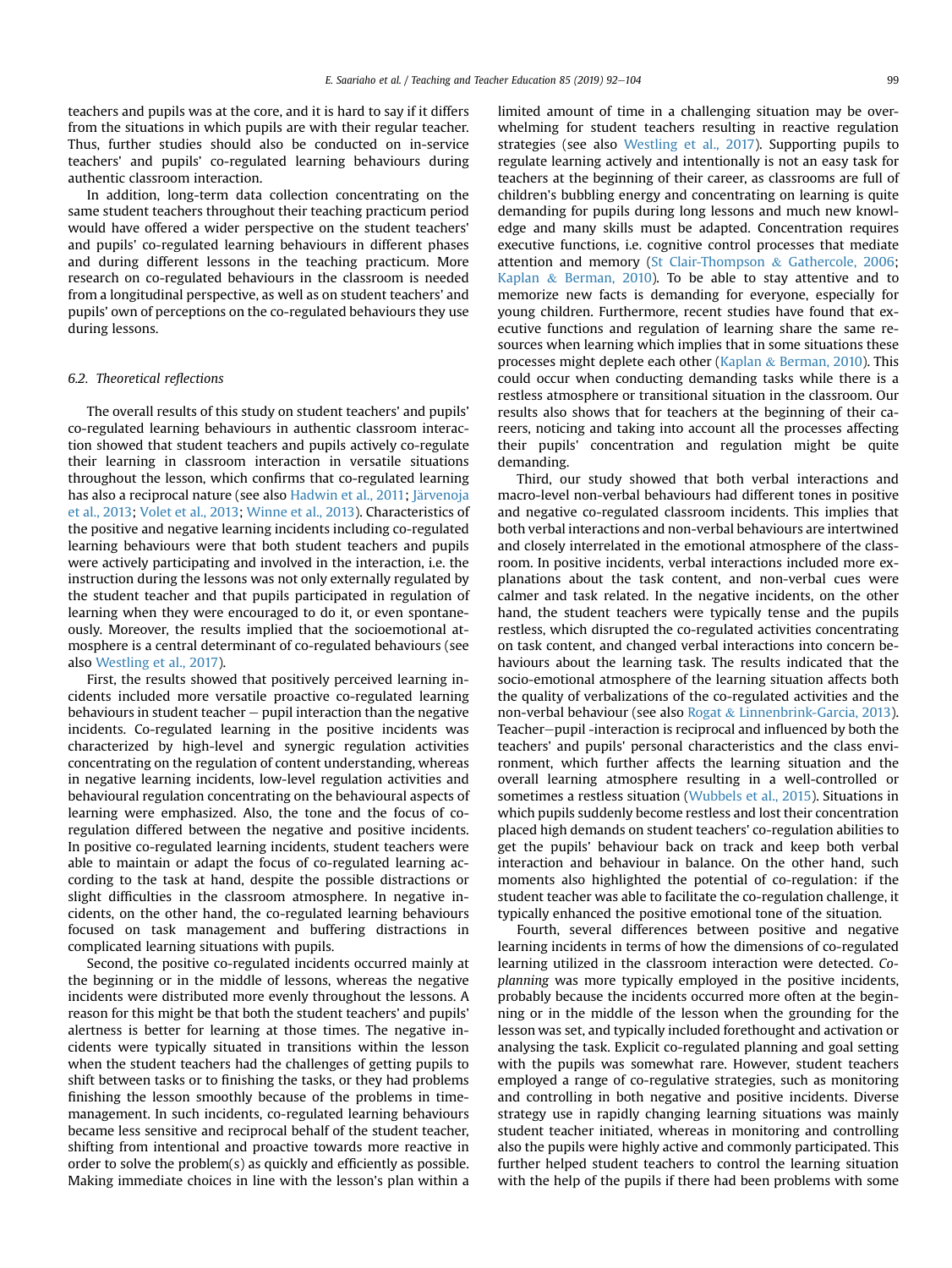pupils' concentration when participating in a learning task. Monitoring and controlling learning are important elements in studying, because they enable learning to take place and keep it on track particularly when distractions arise [\(Zimmerman, 2000](#page-12-0)). Still, if coregulation is reduced to controlling strategies only, important resources for cumulative learning are dismissed. Accordingly, our study revealed that co-reflection was rarely employed in student teachers' and pupils' co-regulated learning behaviours. Student teachers might perhaps find co-reflection more challenging in classroom interaction than forethought or control ([Heikonen,](#page-12-0) [Toom, Pyh](#page-12-0)ä[lt](#page-12-0)ö[, Pietarinen,](#page-12-0) & [Soini, 2017](#page-12-0)). Furthermore, the reason why some elements of co-regulated learning, especially control, were often found in both student teachers' and pupils' co-regulated behaviour might be because it is seemingly behavioural regulation in which participants in the situation make an effort to keep the focus on the task and avoid distractions, whereas planning, monitoring and evaluation (i.e. reflection) have been seen as cognitive regulation across regulation models (see e.g. [Rogat](#page-12-0) & [Linnenbrink-](#page-12-0)[Garcia, 2011](#page-12-0)). Our study, however, showed that during co-regulated learning, both student teachers and pupils seemingly monitored the learning situation and reacted rapidly by applying a new strategy (typically student teacher initiated behaviour) or by controlling the learning situation (in which both student teachers and pupils were active). A reason why co-strategy use was emphasized over co-planning and co-reflection might be that the former enables directly keeping the focus on the task, while the latter activities are more future-oriented. However, co-reflection also seemingly existed in student teachers' and pupils' co-regulated behaviours, although it was rarely applied. Reaching deeper levels of co-reflection would require student teachers to pay specific attention to engaging pupils to reflect on what they had learnt, how it was learnt, and how learning could be improved in the future. Despite the limited number of incidents including co-reflection, the detected incidents revealed that co-reflection has the potential to reach both retrospective and prospective levels, including what has been learned and how, how student teachers and pupils have experienced the learning situation and how what has been learned could be utilized in real-life. Co-reflection was in fact more common in the positive learning incidents including active and versatile co-regulated learning behaviours which implies that it can be part of high-quality learning also when learning is characterized as successful and not only when learning clearly needs to be improved. The study showed also that in a classroom environment where situations and the atmosphere of lessons can change rapidly, the phases of regulation moved back and forth during both the positive and negative incidents, which confirms the over-lapping and sometimes fragmented nature of co-regulated learning behaviours (see also [Rogat](#page-12-0) & [Linnenbrink-Garcia, 2011](#page-12-0)). Hence, our findings imply that co-regulation is not always as well organized as the theoretical model suggests (see e.g. [Zimmerman, 2000](#page-12-0)), but can often be utilized creatively in dynamic classroom interactions. However, further studies from a longitudinal perspective on the same (student) teacher and pupils should be conducted to understand better how learning of a subject, for instance, the multiplication table, is cyclically co-regulated over a longer period of time.

Finally, our results revealed differences between the incidents including active and versatile co-regulated learning behaviours, typically taking place in positive incidents, and more one-sided coregulating behaviours typically situated in negative incidents. The finding is in line with previous research suggesting that successful co- or shared regulated groups tend to utilize different regulatory processes for different purposes ([Rogat](#page-12-0) & [Linnenbrink-Garcia,](#page-12-0) [2011;](#page-12-0) [Volet et al., 2009](#page-12-0)). Previous findings have shown that groups that were able to achieve synergy in the social regulatory

processes such as planning, monitoring and behavioural engagement, were successful in attaining their goals [\(Rogat](#page-12-0) & [Linnenbrink-Garcia, 2011\)](#page-12-0). Our findings similarly confirm that the more flexible and versatile student teachers were able to be in utilizing co-regulation, more engaged pupils were in these coregulated behaviours. Yet, there were variations between the student teachers in their ability to orchestrate co-regulation, and successful orchestration of co-regulation was characterized by student teachers' high sensitivity towards pupils' behaviour and ability to channel it towards co-regulation (see also [Westling et al.,](#page-12-0) [2017;](#page-12-0) [Volet et al., 2009\)](#page-12-0). Hence, the findings imply that teachers have an important role in facilitating and even modelling active and intentional co-regulated learning behaviours in classrooms. Yet it demands active effort to support the development of pupils' regulated learning, for instance by providing opportunities for participating in complex and open-ended activities, along with transparency in using the different dimensions of regulation ([Kistner et al., 2010](#page-12-0); [Perry et al., 2002\)](#page-12-0). This also places demands on how clearly a teacher is able to explain verbally and behaviourally what the task is and how it should be done, in order for the pupils to have the opportunity to concentrate on it ([McCaslin et al., 2015\)](#page-12-0). The results suggested that some student teachers were more capable of using understandable language and staying calm and thus support the co-regulated behaviours of pupils.

Hence, our results show that it is possible to engage pupils in high-level co-regulated learning behaviours, when the overall atmosphere of the lesson includes positive socioemotional interactions, engaging pedagogical practices as well as transparent and clearly verbalized regulation opportunities which trigger pupils' participation in the regulation of learning (see also [Rogat and](#page-12-0) [Linnenbrink-Garcia, 2011](#page-12-0); [Westling et al., 2017\)](#page-12-0). Our results on student teachers' and pupils' actual co-regulated behaviours in classroom further indicate that the tricky moments at the beginning of the task, transitional situations between tasks or at the end of the lesson, are crucial for the situation to be experienced as positive or negative on behalf of student teacher. Pupils seem to become restless easily if there is even a short moment of confusion about what is coming next. This can further trigger student teachers' reactive attempts to re-engage pupils with the task, and easily co-regulated behaviours become less reciprocal or they change in to external regulation ([Heikonen et al., 2017](#page-12-0); [Westling](#page-12-0) [et al., 2017](#page-12-0)). The feeling of not having the control or dissonance in co-regulation might then cause negative feelings in the student teacher, which might also strengthen negative emotions among pupils ([Pekrun, Muis, Frenzel,](#page-12-0) & [Goetz, 2018\)](#page-12-0). Our findings, however, showed that the restless atmosphere in the classroom also evolves easily when conducting the task, as occurred in many positive learning incidents, but if the student teacher was able to utilize proactive co-regulation strategies and re-engage pupils with the task and get the situation under control with the pupils, it triggered a positive emotional tone about the situation, a sense of efficacy as a teacher and a perceived successful learning situation in teacher learning.

# 6.3. Educational implications

Our study showed that providing optimal circumstances for coregulated learning requires well-planned, well-constructed and stimulating learning tasks together with student teachers' calm, secure and active behaviours in engaging pupils in co-regulation. Thus, creating a setting for high-quality co-regulation in student teachers' and pupils' classroom interaction is possible, but for teachers at the beginning of their teaching careers, it is a highly demanding task that requires teacher educators to provide a good deal of knowledge and support (see e.g. [Perry et al., 2006\)](#page-12-0).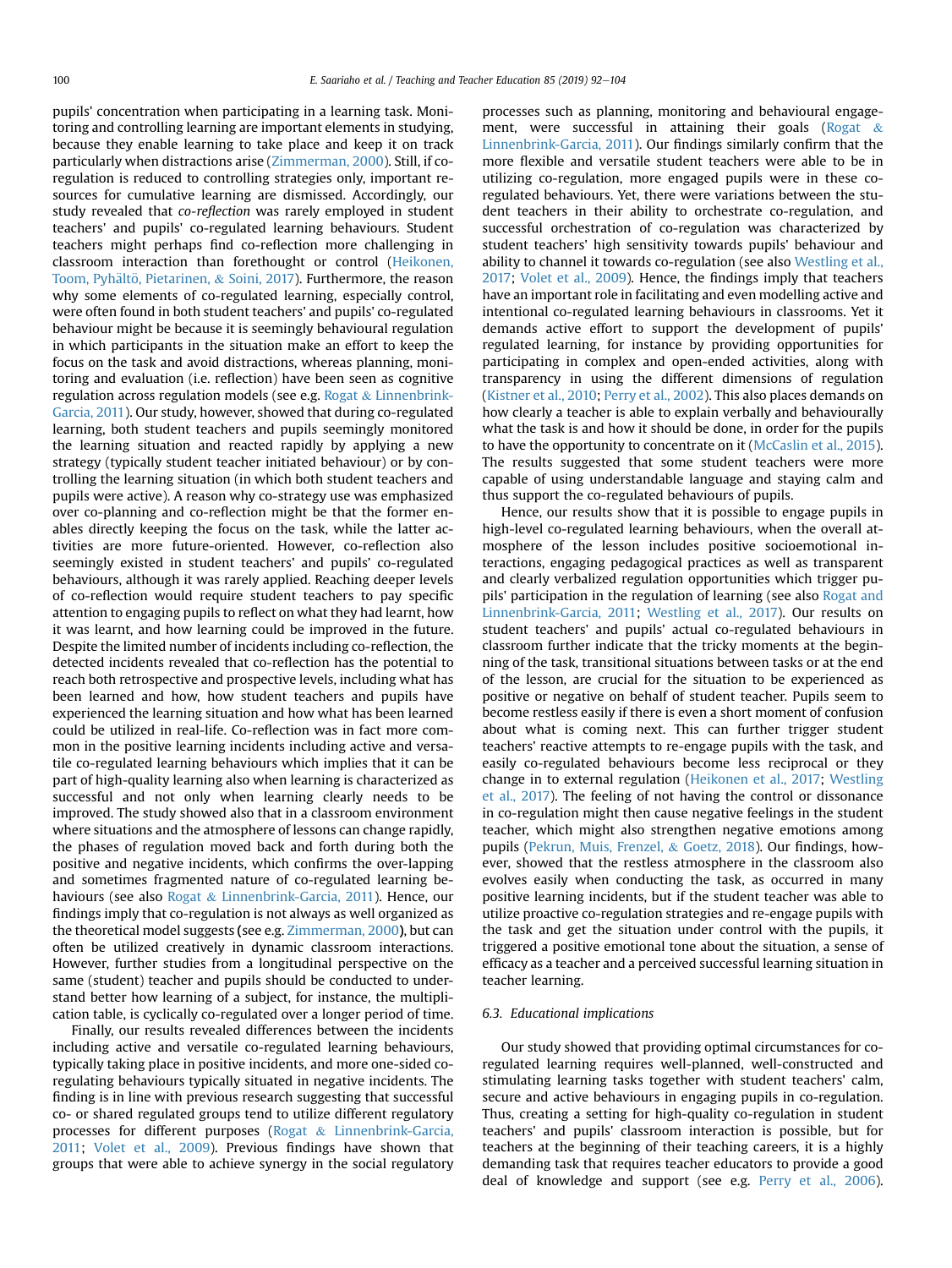<span id="page-9-0"></span>Furthermore, teaching practicum periods gives student teachers fruitful opportunities to learn from practice about how to coregulate pupils' learning in authentic classroom situations. Teaching practicums also offer good opportunities for student teachers to become aware of and learn from pupils: our study has shown that pupils are also active agents in the classroom and when encouraged and supported, they eagerly participate in co-regulated learning behaviours during lessons. Hence, our study widens the perspective of what occurs in the classroom between student teachers and pupils when learning is regulated, and shows that regulation is also reciprocal, not only a one-sided scaffolding of pupils' selfregulation skills (see e.g. [Perry et al., 2006;](#page-12-0) [2008](#page-12-0)). Still, student teachers cannot benefit from their practicum periods if they are unaware of what is happening in terms of co-regulated behaviours, which needs to be more clearly explained and analysed during teacher studies. Furthermore, recognizing the strengths as well as areas of development in student-teachers' co-regulation skills offers teacher educators valuable tools when guiding student teachers to use co-regulated learning activities during classroom interaction. There were a few situations in our study in student teachers' critical learning incidents when pupils tried to actively coregulate by monitoring and even reflecting on the learning situation, but the student-teacher did not "catch" these pupils' participation. Furthermore, according to [Steinbach and Stoeger \(2016\),](#page-12-0) the more positive the primary school teachers' attitudes towards selfregulated learning are, the more likely they are to see the application of systematic and intentional regulation dimensions in the classroom. Accordingly, our findings suggest that student teachers could benefit from more intense, transparent, systematic and multifaceted support for learning co-regulation skills during

teacher education, to be able to implement co-regulated learning practices in the classroom effectively. Learning to analyse classroom interaction in detail, and the strategies to regulate pupil learning in interaction should be clearly and explicitly emphasized in multiple ways throughout teacher education, with the help and modelling offered by teacher educators, as well as by practising it with peers in the academic and formal settings of teacher education. If student teachers learn how to co-regulate their learning and become more aware of active co-regulated learning at the beginning of their teacher education, they would be more likely to succeed in constructing the kind of classroom climate that fosters their pupils' self- and co-regulated learning activities and enables the development of pupils' regulated learning skills.

# Funding

This work was supported by the Academy of Finland [Grant 1259489]; and the EU Lifelong Learning Programme [Grant 526318- LLP-1-2012-1-EE-COMENIUS-CMP].

# Acknowledgements

MA Lauri Heikonen for contributing to the data collection.

# Appendix.A

| Positive learning incident in the middle of the lesson: a situation where co-<br>regulation dimensions are used versatilely                                                                                                                                                                                                                                                                                                                                                                                                                                                                                                                    | Verbalization and the dimension of co-regulated learning                                                                                                                                                                                                                                        |
|------------------------------------------------------------------------------------------------------------------------------------------------------------------------------------------------------------------------------------------------------------------------------------------------------------------------------------------------------------------------------------------------------------------------------------------------------------------------------------------------------------------------------------------------------------------------------------------------------------------------------------------------|-------------------------------------------------------------------------------------------------------------------------------------------------------------------------------------------------------------------------------------------------------------------------------------------------|
| Time and macro-level behaviours                                                                                                                                                                                                                                                                                                                                                                                                                                                                                                                                                                                                                |                                                                                                                                                                                                                                                                                                 |
| 17.00. The student teacher $(=ST,$ female) has helped pupils to go and sit around a $ST$ : okay now we are at the lungs-task point (.) let's remember a little where the<br>table and they start to do a task concerning human lungs. There is some noise in lungs are (FORETHOUGHT & ACTIVATION)<br>the area and pupils are talking. The student teacher is standing on the right side of Girl 3: here (FORETHOUGHT $\&$ ACTIVATION)<br>the table and is bent over the pupils as she starts the task. Girl 3 answers the<br>question and shows where the lungs are. The student teacher demonstrates the<br>girls' answer by using her hands. |                                                                                                                                                                                                                                                                                                 |
| 17.08. The student teacher bends down closer to the pupils, continues with a<br>question and Boy 2 answers. The student teacher confirms and demonstrates                                                                                                                                                                                                                                                                                                                                                                                                                                                                                      | ST: here (.) when we had the skeleton lesson so what was it that protected the lungs                                                                                                                                                                                                            |
| again by using her hands.                                                                                                                                                                                                                                                                                                                                                                                                                                                                                                                                                                                                                      | (.) Boy 2 (FORETHOUGHT & ACTIVATION) Boy 2: the chest (FORETHOUGHT $\&$<br>ACTIVATION) ST: the chest which means that from here back and the front chest<br>protects the lungs and with the help of lungs humans stay alive because then they<br>can breathe (.) yes (FORETHOUGHT & ACTIVATION) |
| 17.38. While the student teacher is still speaking, Boy 1 raises his hand and asks a ST: and now first we'll speak about (.) what do you have in mind Boy 1                                                                                                                                                                                                                                                                                                                                                                                                                                                                                    |                                                                                                                                                                                                                                                                                                 |
| teacher grabs pencils from another table, then turns back towards the pupils and (FORETHOUGHT& ACTIVATION)                                                                                                                                                                                                                                                                                                                                                                                                                                                                                                                                     | question, the student teacher listens and answers. At the same time the student Boy 1: what if half of someone's lungs were taken away (.) my uncle half cut out                                                                                                                                |
| leans over them. The pupils are now listening quietly and concentrating.                                                                                                                                                                                                                                                                                                                                                                                                                                                                                                                                                                       | ST: sometime one may need to go to on a breathing machine which means that a                                                                                                                                                                                                                    |
|                                                                                                                                                                                                                                                                                                                                                                                                                                                                                                                                                                                                                                                | machine breaths for you for example if you have been in a big accident<br>(FORETHOUGHT & ACTIVATION)                                                                                                                                                                                            |
|                                                                                                                                                                                                                                                                                                                                                                                                                                                                                                                                                                                                                                                | Boy 1: yeah I think I know                                                                                                                                                                                                                                                                      |
| 18.08. The student teacher hand out the blue pencils and calmly and clearly tells the ST: first (.) you don't have even your names there so write your names there (.) up                                                                                                                                                                                                                                                                                                                                                                                                                                                                      |                                                                                                                                                                                                                                                                                                 |
| teacher nods to him. The pupils start to colour with the pencils, and Girl 3 asks in blue (.) and where are the lungs on the paper (TASK ANALYSIS)                                                                                                                                                                                                                                                                                                                                                                                                                                                                                             | pupils what they have to do next. Boy 1 asks a clarifying question and the student there if the paper happens to get lost (.) so we have the first task (.) colour the lungs                                                                                                                    |
| about how to do the task, and student teacher answers her. Then Girl 3 asks two Boy 1: did I put my name right                                                                                                                                                                                                                                                                                                                                                                                                                                                                                                                                 |                                                                                                                                                                                                                                                                                                 |
| answers the second.                                                                                                                                                                                                                                                                                                                                                                                                                                                                                                                                                                                                                            | more clarifying questions, the student teacher nods in response to the first and ST: you don't have to write just colour (.) where are the lungs in the picture (TASK<br>ANALYSIS)                                                                                                              |
|                                                                                                                                                                                                                                                                                                                                                                                                                                                                                                                                                                                                                                                | Girl 3: here (TASK ANALYSIS)                                                                                                                                                                                                                                                                    |
|                                                                                                                                                                                                                                                                                                                                                                                                                                                                                                                                                                                                                                                | ST: yeah around there (.) you don't have to colour the heart yet but it is there in the                                                                                                                                                                                                         |
|                                                                                                                                                                                                                                                                                                                                                                                                                                                                                                                                                                                                                                                | middle and there around it are the lungs and you can colour them in blue (TASK<br>ANALYSIS)                                                                                                                                                                                                     |
|                                                                                                                                                                                                                                                                                                                                                                                                                                                                                                                                                                                                                                                | Girl 3: do you mean these (MONITORING)                                                                                                                                                                                                                                                          |
|                                                                                                                                                                                                                                                                                                                                                                                                                                                                                                                                                                                                                                                | ST: it doesn't matter if it goes a bit over (CONTROL)                                                                                                                                                                                                                                           |
|                                                                                                                                                                                                                                                                                                                                                                                                                                                                                                                                                                                                                                                | Girl 3: is this name okay (.) I can't write it                                                                                                                                                                                                                                                  |
|                                                                                                                                                                                                                                                                                                                                                                                                                                                                                                                                                                                                                                                | ST: yeah                                                                                                                                                                                                                                                                                        |
|                                                                                                                                                                                                                                                                                                                                                                                                                                                                                                                                                                                                                                                | 19.10. The student teacher asks that the pencils be put back on the table and moves ST; and when you have finished you can put the blue pencil back here in the middle                                                                                                                          |

on to tell about what they will to do next. When Boy 1 asks a clarifying question of the table (.) and now this was not all we have to do (.) now we listen to each other's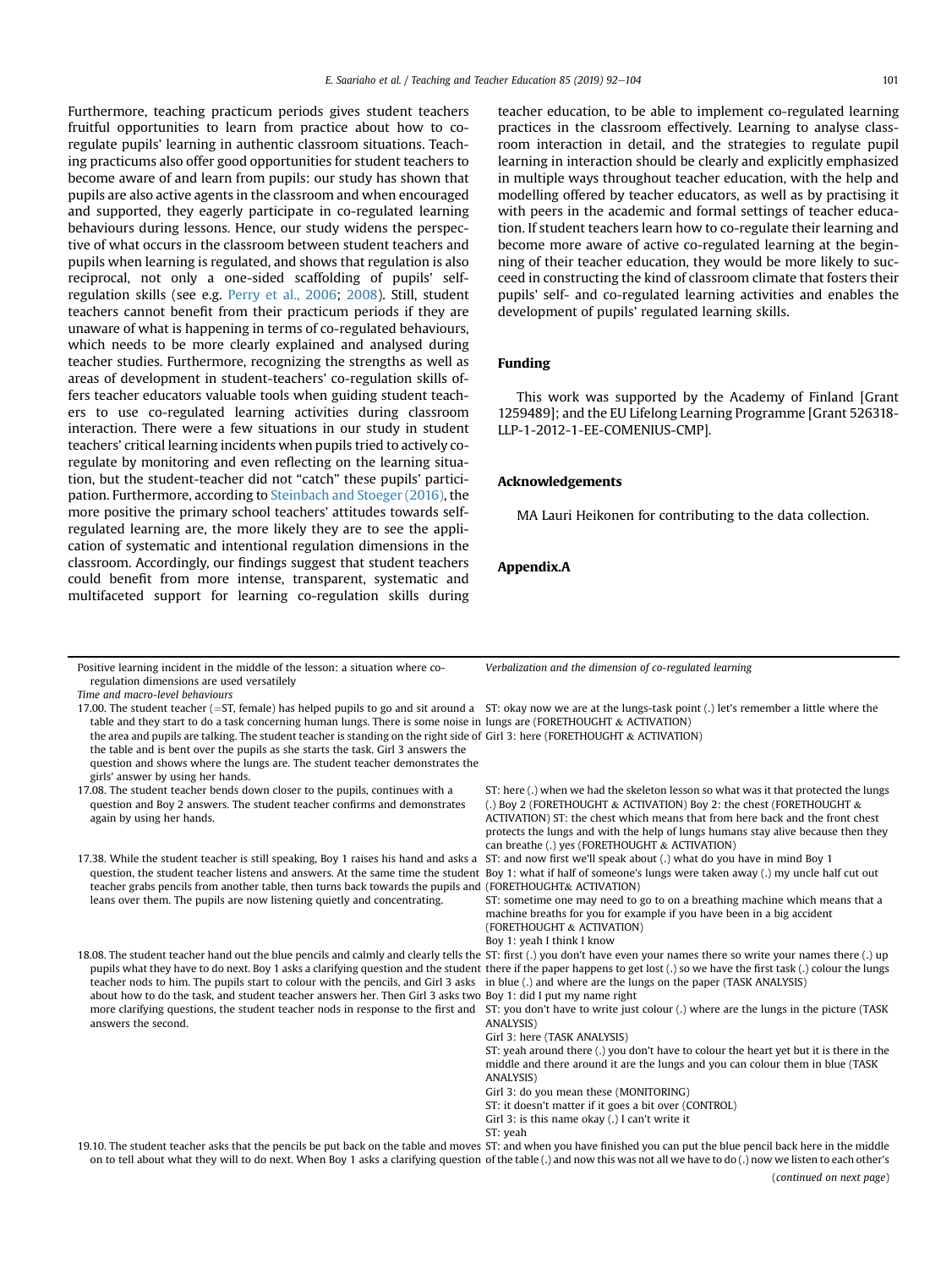# (continued )

| about the task, the student teacher bends down to the pupils, asks an activating lungs and breathing (TASK ANALYSIS)<br>question to which Girl 3 answers, and demonstrates by her using hands how the Boy 1: how (TASK ANALYSIS)<br>how to breathe quickly and the student teacher uses it as an example.               | task about listening to the lungs should been done. Girl 3 participates by showing ST: so that (.) where have your lungs been sometimes listened to (.) where have your<br>lungs been listened to Girl 3 (FORETHOUGHT & ACTIVATION)                                                                                                                                    |
|-------------------------------------------------------------------------------------------------------------------------------------------------------------------------------------------------------------------------------------------------------------------------------------------------------------------------|------------------------------------------------------------------------------------------------------------------------------------------------------------------------------------------------------------------------------------------------------------------------------------------------------------------------------------------------------------------------|
|                                                                                                                                                                                                                                                                                                                         | Girl 3: at the doctor (FORETHOUGHT)<br>ST: at the doctor right and there they have equipment for it (.) but we don't have that<br>here now but we have our own ears so (.) now ask the one who is sitting beside you                                                                                                                                                   |
|                                                                                                                                                                                                                                                                                                                         | that they first breathe just normally (.) then listen (.) now first listen to what I'm<br>saying $(.)$ then you have to breathe very quickly $(.)$ like a dog $(.)$ you can even open<br>your mouth and listen how the breathing sounds from the back (.) and Boy 1 listens<br>(.) put your ear on your partner's back (TASK ANALYSIS)                                 |
| 20.00. The student teacher stands up straight and shows the pupils the order in<br>which to conduct the task. Pupils immediately starts the task. One of the pupils for a while that Boy 3 gets also to listen (PLANNING)<br>(not visible on the videotape) makes a clarifying comment how they should                  | ST: Boy 2 listens from you (.) Boy 1 from Girl 2 (.) Girl 1 from Girl 4 and then we wait<br>Some of the pupils: normally (CONTROL)                                                                                                                                                                                                                                     |
| breathe in the task. Student teacher continues instructing the pupils and shows<br>the sides of her own body, then sits down. The pupils continue with the task.                                                                                                                                                        | ST: first normally (.) and observe yourselves (.) is something moving when you are<br>breathing and what parts (MONITORING)<br>Boy 2: I hear humming (MONITORING)<br>Some of the pupils: we can also do like this (CONTROL)                                                                                                                                            |
|                                                                                                                                                                                                                                                                                                                         | ST: yes you can (.) now listen to Girl 4 also (CONTROL)<br>Boy 1: I can't hear anything (MONITORING)<br>Boy 2: I hear louder humming and also some beating (MONITORING)                                                                                                                                                                                                |
| 20.58. The student teacher stands up and tells the pupils to switch roles with each ST: yeah (.) and now we change (CONTROL)<br>other. The pupils seem enthusiastic about the task, Girl 3 supportively slaps her Boy 1: same as with Boy 2 (CONTROL)<br>partner's back.                                                | ST: change again so that Girl 1 listens Boy 2 and keep your (.) try like very deep                                                                                                                                                                                                                                                                                     |
| 21.33. The student teacher bends down to the pupils' level and moves on to the next ST: and then when you are done (.) take task number three and you need to find                                                                                                                                                      | (CONTROL)<br>Girl 3: good boy (CONTROL)<br>task on the paper. The pupils are chatting a bit after the previous active part of the answers to it (.) did you hear what I'm saying (.) (CONTROL) so task number three is                                                                                                                                                 |
| her body.                                                                                                                                                                                                                                                                                                               | task. The student teacher demonstrates by putting her hands on different parts of what moving when I breathe (.) is the chest moving (.) are the sides moving (.) what<br>about the belly (.) and shoulders and the you put a mark on the right places on the<br>paper (TASK ANALYSIS)                                                                                 |
| 22.40. The student teacher suddenly comes up with a new way to show how the<br>lying on the floor and tries. The student teacher stands up and puts a sheet of                                                                                                                                                          | Girl3: what about [could not be transcribed]<br>ST: so probably the chest is moving right (.) and you can try it the other way by laying<br>chest moves when someone is breathing. She asks Boy 1 to try, and the boy goes there on the ground on your back (.) and by putting one of those papers on your chest<br>(.) do you want to try Boy 1 (APPLYING A STRATEGY) |
| paper on the chest of the boy. Girl 3 stands up to watch, others are sitting at their Boy 1: yes<br>places watching and concentrating.                                                                                                                                                                                  | ST: you'll show us (.) so this is how we put a paper on Boy 1 (.) and now breath (.) is<br>the paper moving (MONITORING)<br>Boy 1: it is (MONITORING)                                                                                                                                                                                                                  |
| 23.00. Girl 3 goes and grabs the paper and takes it back to the table although the<br>the student teacher walks back to the table and stands still while talking to the about the clavicles                                                                                                                             | ST: the paper is moving (MONITORING)<br>ST: and do you know what (.) especially when women are breathing they are<br>student teacher has not asked her to do it so, the student teacher laughs a bit. Then breathing so called clavicle breathing (.) do you remember when we were talking                                                                             |
| pupils.                                                                                                                                                                                                                                                                                                                 | Boy 1: yes here ouch<br>ST: and only these are moving (.) but it is not a very good thing (.) because then not<br>enough air gets in the lungs because the lungs are big and you should fill them with<br>air so that you can move and run                                                                                                                             |
|                                                                                                                                                                                                                                                                                                                         | Boy 1: my friend has broken his clavicle<br>ST: mmm                                                                                                                                                                                                                                                                                                                    |
| 23.40. The student teacher bends down again to the level of the pupils. Girl 1 asks a Girl 1: why can I move and run although I'm breathing (REFLECTION)<br>spontaneous question which actually is connected to the next question on the<br>paper. The student teacher uses the girl's question when moving to the next | ST: but you are breathing $(.)$ that is the reason why you can run and move $(.)$ but hey<br>that's our next question (.) three b (.) what strengthens my lungs (APPLYING A                                                                                                                                                                                            |
| question of the task. The pupils are concentrating on the task and participating STRATEGY)<br>actively.                                                                                                                                                                                                                 | Boy 1: where is three b (.) what strengthens my lungs (.) what does it mean<br>(MONITORING)<br>ST: three b (.) what strengthens my lungs                                                                                                                                                                                                                               |
|                                                                                                                                                                                                                                                                                                                         | Boy 1: breathing<br>ST: but (.) breathing but what kind of breathing (APPLYING A<br>STRATEGY = ACTIVATING DURING ON-TASK PHASE)                                                                                                                                                                                                                                        |
|                                                                                                                                                                                                                                                                                                                         | Boy 1: deep<br>ST: deep and kind of shortness of breath isn't that right (.) when you run and move so<br>that you get short of breath (.) shortness of breath is the other word and overall what                                                                                                                                                                       |
|                                                                                                                                                                                                                                                                                                                         | also strengthens (.) that is good<br>Boy 1: what about running (REFLECTION)<br>ST: and running (.) moving (.) all possible sports right (REFLECTION)<br>Girl 3: what else (APPLYING A STRATEGY = ACTIVATING DURING ON-TASK PHASE)                                                                                                                                      |
|                                                                                                                                                                                                                                                                                                                         | Girl 2: soccer<br>ST: and lungs of athletes (.) they have really big lungs (REFLECTION)<br>Girl 1: I'm also an athlete                                                                                                                                                                                                                                                 |
|                                                                                                                                                                                                                                                                                                                         | Boy 1: me too<br>Girl 3: me too                                                                                                                                                                                                                                                                                                                                        |
|                                                                                                                                                                                                                                                                                                                         | Boy 2: I'm not<br>ST: you will get big lungs and it is really good that you strengthen them already                                                                                                                                                                                                                                                                    |
|                                                                                                                                                                                                                                                                                                                         | when you are young (REFLECTION)<br>Girl 4: I belong to swimmers in my hometown                                                                                                                                                                                                                                                                                         |
|                                                                                                                                                                                                                                                                                                                         | ST: swimmers have such good lungs because they have to be able to stay a long time<br>under water (REFLECTION)                                                                                                                                                                                                                                                         |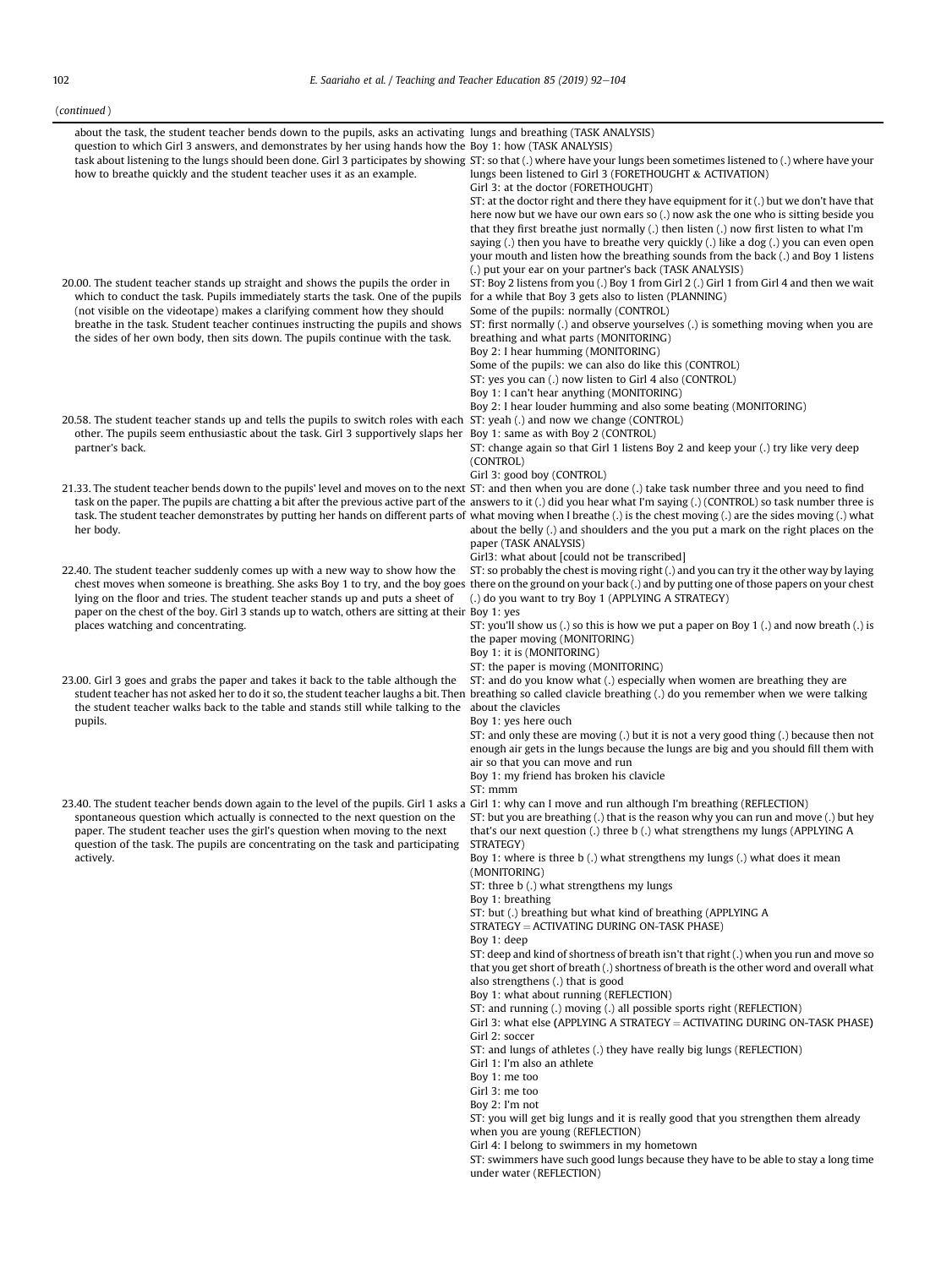(continued )

|                                                                                                                                                                                                                                                                          | Boy 1: I play soccer                                                                                                                                                                       |
|--------------------------------------------------------------------------------------------------------------------------------------------------------------------------------------------------------------------------------------------------------------------------|--------------------------------------------------------------------------------------------------------------------------------------------------------------------------------------------|
|                                                                                                                                                                                                                                                                          | Boy 3: me too                                                                                                                                                                              |
| 25.07. The student teacher spontaneously starts to tell about the lung meter and                                                                                                                                                                                         | Girl 1: I go to gymnastics three times a week<br>ST: and then do you know that in upper elementary school                                                                                  |
| inhales a lot of air, the pupils follow her and do the same. The pupils are still very Boy 2: I don't do any sports                                                                                                                                                      |                                                                                                                                                                                            |
| focused on the situation and active.                                                                                                                                                                                                                                     | ST: I don't know if you have one here in this school but in upper elementary schools                                                                                                       |
|                                                                                                                                                                                                                                                                          | you get to blow in to-this a lung meter (APPLYING A STRATEGY)                                                                                                                              |
|                                                                                                                                                                                                                                                                          | Boy 2: oooh                                                                                                                                                                                |
|                                                                                                                                                                                                                                                                          | ST: then you get to see how big lungs your lungs are (.) but you can practice it already                                                                                                   |
|                                                                                                                                                                                                                                                                          | now by taking as much air in your lungs as you can (.) and then blowing it out little                                                                                                      |
|                                                                                                                                                                                                                                                                          | by little $(.)$ just like that $(.)$ or when you are swimming you can try how long you can<br>be under water (APPLYING A STRATEGY)                                                         |
|                                                                                                                                                                                                                                                                          | Girl 4: we do just like that when we have flippers on and then have to be under water                                                                                                      |
|                                                                                                                                                                                                                                                                          | (REFLECTION)                                                                                                                                                                               |
|                                                                                                                                                                                                                                                                          | ST: yes there under (.) and singers also need to have quite big lungs and they had to                                                                                                      |
|                                                                                                                                                                                                                                                                          | (REFLECTION)                                                                                                                                                                               |
|                                                                                                                                                                                                                                                                          | Girl 4: I'm also in singing in a choir (REFLECTION)                                                                                                                                        |
|                                                                                                                                                                                                                                                                          | ST: well now you see you have many things that can make you (.) short of breath and                                                                                                        |
|                                                                                                                                                                                                                                                                          | moving strengthens those lungs (REFLECTION)<br>Girl 3: oh and talking (REFLECTION)                                                                                                         |
|                                                                                                                                                                                                                                                                          | ST: yes talking especially when you have to talk long then you feel it here                                                                                                                |
|                                                                                                                                                                                                                                                                          | (REFLECTION)                                                                                                                                                                               |
| 26.15. The student teacher stands up and laughs with Girl 3 and Boy 1. Boy 2 has a Girl 3: blaa blaa blaa                                                                                                                                                                |                                                                                                                                                                                            |
| comment and the student teacher bends down to the boy's level after he had                                                                                                                                                                                               | Boy 1: blaa blaa blaa                                                                                                                                                                      |
| asked the question and demonstrates playing a wind instrument. The student                                                                                                                                                                                               | ST: not maybe that kind of talking                                                                                                                                                         |
| teacher is seemingly glad that the boy does not play sports but has another kind of Boy 2: but I doubt that playing piano strengthens much (REFLECTION)                                                                                                                  |                                                                                                                                                                                            |
| hobby that strengthens the lungs. The student teacher looks surprised when the ST: no but do you know that playing wind instruments does (REFLECTION)<br>bell rings and stands up. The task ends smoothly and the pupils get up and leave Boy 2: yes I play the trombone |                                                                                                                                                                                            |
| the table which situate on the hallway and go back to their own classroom.                                                                                                                                                                                               | H: well now you see                                                                                                                                                                        |
|                                                                                                                                                                                                                                                                          | Boy 2: ty-ty-ty-ty-ty-tytyy (.) besides the piano                                                                                                                                          |
|                                                                                                                                                                                                                                                                          | ST: is that already our clock (.) is there any other thing (.) write lack of breathe clearly                                                                                               |
|                                                                                                                                                                                                                                                                          | there (.) and also moving (.) sports (.) however you want to write it (.) (CONTROL)                                                                                                        |
|                                                                                                                                                                                                                                                                          | Girl 3: is this alright (MONITORING)                                                                                                                                                       |
|                                                                                                                                                                                                                                                                          | ST: yes (.) bye then (.) let's switch (.) take these with you (.) leave the blue pencils                                                                                                   |
| Negative learning incident at the beginning of the lesson: a transitional                                                                                                                                                                                                | here (.) then go back to class<br>Verbalization and the dimension of co-regulated learning                                                                                                 |
| situation.                                                                                                                                                                                                                                                               |                                                                                                                                                                                            |
| Time and macro-level behaviours                                                                                                                                                                                                                                          |                                                                                                                                                                                            |
| 10.00. The student teacher (female) is getting to the point where she tries to end the Boy 3: the skull                                                                                                                                                                  |                                                                                                                                                                                            |
|                                                                                                                                                                                                                                                                          |                                                                                                                                                                                            |
| task, but pupils are still eagerly engaged in it. The student teacher stands still and ST: well the skull (.) it is a bone again (REFLECTION)                                                                                                                            |                                                                                                                                                                                            |
| does not react to Boy 3's comment, just laughs a bit. The actively commenting Boy Boy 3: oh                                                                                                                                                                              |                                                                                                                                                                                            |
| 7 immediately responds to Boy 3's question and shakes his head. The student                                                                                                                                                                                              | $ST: yes(.)$ Boy 7                                                                                                                                                                         |
|                                                                                                                                                                                                                                                                          | teacher does not pay much attention to this question (the occipital bone's straight Boy 7: why do you think that the name "backrage" is like it is (.) why the name                        |
| still quite calm and focused on the task.                                                                                                                                                                                                                                | translation from the Finnish language is "backrage"). The pupils in the class are "backrage" is something like "backrage" (.) like some rage there in the back of the<br>head (REFLECTION) |
|                                                                                                                                                                                                                                                                          | ST: hmm                                                                                                                                                                                    |
|                                                                                                                                                                                                                                                                          | Some of the pupils: why not "backjoy" (REFLECTION)                                                                                                                                         |
|                                                                                                                                                                                                                                                                          | ST: that would be an interesting name                                                                                                                                                      |
| 10.20. The student teacher still continues with the task and tries to get pupils'                                                                                                                                                                                        | ST: what is here then (APPLYING A STRATEGY)                                                                                                                                                |
| attention back to it by putting her hand on her stomach and asking what it is. Boy BOY 7: "back peace"                                                                                                                                                                   |                                                                                                                                                                                            |
| 7 is still thinking about the previous question he had concerning occipital bone. ST: Girl 2<br>Girl 2 answers the question. Pupils are starting to chat and laugh with each other, Girl 2: I don't have it but the chest is here (MONITORING)                           |                                                                                                                                                                                            |
| some noise comes into the classroom. Suddenly Boy 7 comments about the big ST: here is the chest and what is here (.) just say it (CONTROL)                                                                                                                              |                                                                                                                                                                                            |
| picture hanging on the wall. The student-teacher stands still and doesn't react to Girl 2: the tummy                                                                                                                                                                     |                                                                                                                                                                                            |
| Boy 7's comment. Boy 1 responds instead. Some of the pupils make a comment Boy 7: now I know what we are going to do with that (MONITORING)                                                                                                                              |                                                                                                                                                                                            |
| about Girl 2. The noise is in the classroom increases.                                                                                                                                                                                                                   | $ST:$ mm $(.)$ Boy 1                                                                                                                                                                       |
|                                                                                                                                                                                                                                                                          | Boy 1: yeah I know too what we are going to study (MONITORING)                                                                                                                             |
|                                                                                                                                                                                                                                                                          | Some of the pupils: when you Girl 2 said chest it is really a rib-cage (MONITORING,<br>CONTROL)                                                                                            |
|                                                                                                                                                                                                                                                                          | Girl 2: I said so (CONTROL)                                                                                                                                                                |
|                                                                                                                                                                                                                                                                          | 10.50. The student teacher takes few steps to the centre of the classroom, looking a ST: then next we could start to learn these in more detail or do you still have many of               |
| bit tens, and tries to move on but the pupils are still engaged in the task. She gives these body parts in mind (.) say Girl 5 (CONTROL)                                                                                                                                 |                                                                                                                                                                                            |
| Girl 5 a turn, who lists many other body parts, which further triggers more                                                                                                                                                                                              | Girl 5: eyebrows (.) eyes (.) externel ear (.) the inner ear (.) hammer                                                                                                                    |
| thinking and comments from other pupils. Boy 7 is wondering out loud again, but Some of the pupils: middle ear                                                                                                                                                           |                                                                                                                                                                                            |
| the student teacher doesn't respond to any of the pupils' comments.                                                                                                                                                                                                      | Boy 7: a hammer (.) why do we have a hammer (.) do we hit our heads on the table or<br>what (REFLECTION)                                                                                   |
|                                                                                                                                                                                                                                                                          | The same pupil who said "middle ear": we have a "hammer" here inside of our ears                                                                                                           |
|                                                                                                                                                                                                                                                                          | (REFLECTION)                                                                                                                                                                               |
| 11.05. It is getting more restless in the classroom and Girl 5 keeps listing the parts of Girl 5: and "stirrup" and "anvil"                                                                                                                                              |                                                                                                                                                                                            |
| the ears. Boy 1 asks a question to which the student teacher answers. Another Boy 1: when are we going to see that closely (MONITORING)                                                                                                                                  |                                                                                                                                                                                            |
| student teacher (female) walks to the front of the class, because it should be her ST: at the end of the lesson (.) let's start practising (CONTROL)                                                                                                                     |                                                                                                                                                                                            |
| turn soon. The first student teacher looks at this one who coming towards her and Other ST: was there still something<br>then touches her sides. The other student teacher takes control of the situation Some of the pupils: the sides                                  |                                                                                                                                                                                            |
| while the original one stands still at the front. Both touch their hips when the hips ST: the sides are good to mention (.) that wasn't said (.) we have two sides                                                                                                       |                                                                                                                                                                                            |
| are mentioned. The student teachers glance and nod at each other, then they look (REFLECTION)                                                                                                                                                                            |                                                                                                                                                                                            |
| back at the pupils. The other student-teacher gives one more turn to Girl 5 who Some of the pupils: and back<br>has not understand the definition of body part. The student teachers does not ST: yes we have                                                            |                                                                                                                                                                                            |